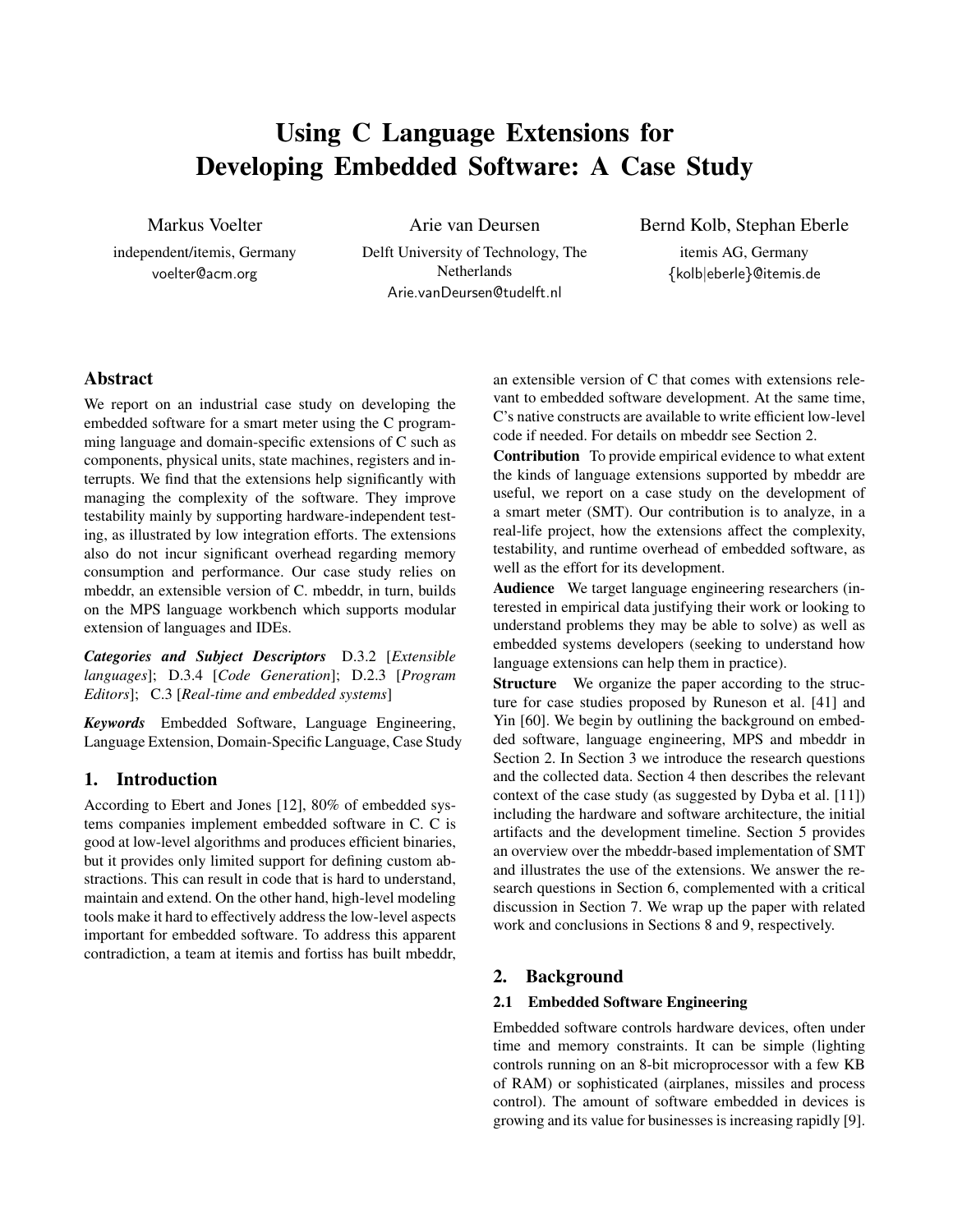According to our own experience, as well as experiences of others [5, 26, 28, 29, 48], developing embedded software poses challenges. These include meaningful abstraction while incurring little runtime overhead (because unit pricing often prohibits an increase in resources), addressing the safety and security issues incurred by C (because many embedded systems are also safety-critical), integration with various metadata (for analysis, deployment or parametrization), support for testing and monitoring (because updating deployed faulty systems is often expensive), and adhering to development processes and standards regarding requirements tracing or documentation. Together with the need for shorter time-to-market and product-line variability this makes for a challenging field.

#### 2.2 Language Engineering with MPS

Language engineering refers to building, extending and composing general-purpose and domain-specific languages (DSLs) [54]. Language workbenches [13, 14] are tools for efficiently implementing languages and their integrated development environments (IDEs). The JetBrains Meta Programming System (MPS)<sup>1</sup> is an open-source language workbench with comprehensive support for specifying structure, syntax, type systems, transformations and generation, debuggers and IDE support (see Figure 2). MPS relies on a projectional editor. Projectional editors avoid parsing the concrete syntax of a language to construct the abstract syntax tree (AST); instead, editing gestures *directly* change the AST, and the concrete syntax is rendered ("projected") from the changing  $AST.^2$  This means that, in addition to text, languages can also use non-parsable notations such as mathematical symbols, tables and diagrams [52]. Since projectional editors never encounter grammar ambiguities, they can support language composition [50]. Traditionally, projectional editors were tedious to use and were hardly adopted in practice. With MPS, in contrast, editing textual syntax is quite close to "normal text editing". It also supports diffmerge on the level of the projected concrete syntax. The study in [57] shows that users are willing and able to work with the editor after getting used to it.

#### 2.3 C Extensions and mbeddr

mbeddr [55] applies projectional editing to embedded software engineering. Built on MPS, it provides an extensible version of C plus a set of predefined extensions such as physical units, interfaces and components, state machines and unit testing. Since extensions are embedded in C programs, users can mix higher-level abstractions with low-level C code. Developers are not forced to use the extensions; they may use them only when they consider them appropriate. mbeddr also supports product line variability, requirements

traces and documentation as well as formal verification [34]. mbeddr is open-source under the Eclipse Public License and is available from http://mbeddr.com. Several commercial systems have been developed with mbeddr. It forms the basis for a controls engineering tool by Siemens PLM Software.

Thanks to MPS, each mbeddr extension is modular: no invasive changes to C are required to add a new extension, and multiple extensions can be seamlessly combined in a particular program. Extensions provide concrete syntax, a type system, execution semantics and IDE support. AST transformations reduce extensions to C, possibly in multiple steps. Eventually, textual C code is generated which is compiled with existing (possibly platform-specific) compilers. Users are encouraged to use MPS' facilities to define their own domain-specific C extensions. Details on building languages and language extensions are provided in [54] and [51].

## 3. Case Study Setup

The goal of this research is to find out the degree to which C language extensions (as implemented in mbeddr) are useful for developing embedded software. We adopt the case study method to investigate the use of mbeddr in an actual commercial project because we believe that the true risks and benefits of language extensions can be observed only in such projects. Focussing on a single case allows us to provide significant details about that case. To provide insight beyond this single case, we generalize analytically in section 7.4.

To structure the case study, we introduce four specific research question in Section 3.1. They are aligned with the general challenges for embedded software discussed in Section 2.1 as well as with the key non-functional requirements of the SMT case at hand. The data we collected to evaluate these research questions is introduced in Section 3.2.

The case study is not explicitly comparative. However, the implicit comparison is to the state of the practice in embedded systems development, which is the use of plain C (we briefly mention other, and in particular, model-based approaches in Section 8, Related Work). The comparison is not with an actually built alternative plain C implementation because it would be too expensive to build a production-quality second implementation. An example smart meter implementation that was available to the team was not productionready for the reasons discussed in Section 4.4, so it would not have been a useful and fair comparison. Instead, the comparison is analytical, based on the substantial experience of several of the authors in creating embedded systems in C.

Finally, this paper does *not* consider the development of mbeddr itself (as an example of language engineering). We refer the reader to Chapter 10 of [51].

#### 3.1 Research Questions

C makes it hard to create abstractions for efficiently managing the complexities associated with embedded systems. However, to ensure quality, long-term maintainability and

<sup>1</sup> http://jetbrains.com/mps

<sup>2</sup> Watch this video https://www.youtube.com/watch?v=iN2PflvXUqQ to gain a better understanding of projectional editing.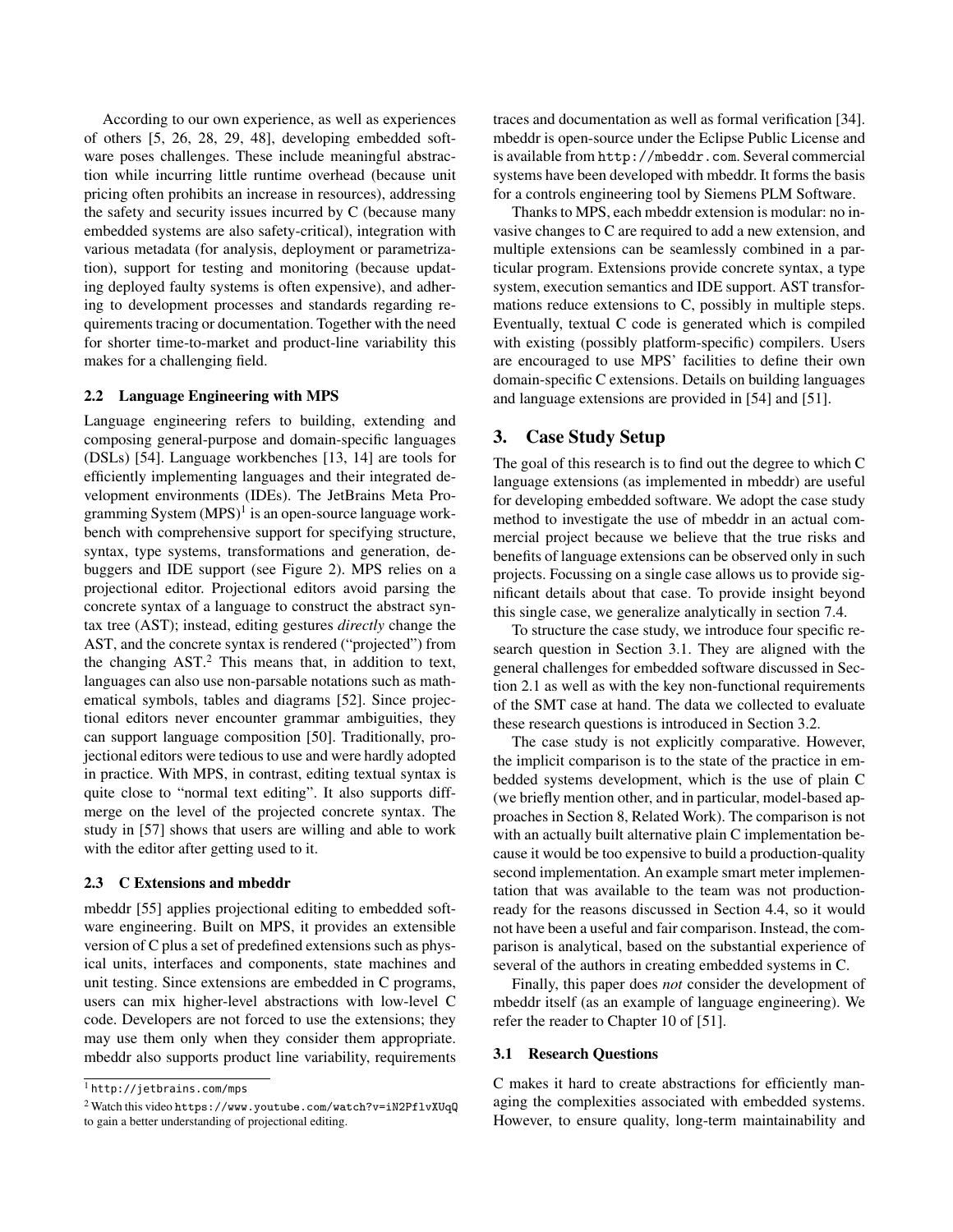the opportunity for reuse, such abstractions are necessary. The first research question is thus:

## RQ-Complexity: Are the abstractions provided by mbeddr beneficial for mastering the complexity encountered in a real-world embedded system? Which additional abstractions would be needed or useful?

Testing embedded software is challenging because of hardware dependencies, restrictions on on-device debugging and subtle timing and resource constraints. Embedded software often has few or no automated unit tests, which is a problem for quality, productivity and evolvability. Additionally, because of hardware dependencies, some problems are found only during commissioning (the process of getting the code to run on the target device). Hence, our second question is: RQ-Testing: Can the mbeddr extensions help with testing the system? In particular, is hardware-independent testing possible to support automated, continuous integration and build? Is incremental integration and commissioning supported?

Most embedded software is constrained regarding available memory, processor performance or as a consequence of external timing requirements. In a trade-off between efficiency and maintainability, efficiency usually wins because of unit price constraints. Abstractions thus must not come with too much overhead (the exact magnitude of *too much* depends on the context). We capture this in question three:

## RQ-Overhead: Is the low-level C code generated from the mbeddr extensions efficient enough for it to be deployable onto a real-world embedded device?

Independent of how useful an approach is in terms of the first three research questions, it must not require significant additional effort in the various phases of development, or it will not be adopted. This leads to research question four:

RQ-Effort: How much effort is required for developing embedded software with mbeddr?

#### 3.2 Data Collected

Below we list the data collected to answer the research questions, taking into account that this is a real, revenuegenerating industry project, and some desired data may not be available (cf. Section 7.5 on Reliability).

RQ-Complexity We look at the mbeddr extensions used in SMT as well as those developed specifically for the project and those identified as still missing. We qualitatively asses their impact on the complexity of the implementation.

RQ-Testing We investigate test coverage of the SMT implementation and discuss the test-specific SMT code. We report on the experience with commissioning the system as well as the expected effort for certification by the customer.

RQ-Overhead We measure the size of the system and compare it with the resources of the target hardware. We analyze the achieved performance. We also analyze the runtime overhead incurred by some of mbeddr's generators.

RQ-Effort We measure and discuss the effort required for developing SMT, distinguishing implementation, testing and commissioning of the system as well as the development of custom language extensions.

## 4. Case Study Context

## 4.1 What is a Smart Meter?

An electricity smart meter continuously senses the instantaneous voltage and current on a mains line using analog front ends and analog-to-digital converters. From the measured raw values, it computes various energy consumption data in physical quantities over time, most importantly RMS (root mean square) voltage and current, active, reactive, and apparent power, power factor, as well as active and reactive energy. The resulting data is displayed on an LCD display, recorded in histories, and analyzed and evaluated with regard to maximum loads, times of use, and billing periods. In addition, a smart meter communicates this data to the outside world over networks. It may also accept commands via the network. The primary success criterion for a smart meter is that it achieves a specified accuracy, verified through a certification process: a prerequisite for this is the real-time performance of the underlying computations (RQ-Overhead). In order to be a viable business, the smart meter has to be reliable, low cost, able to evolve (over time and across variants) and must be developed with an effort at or below industry average; this is reflected in RQ-Complexity, RQ-Testing and RQ-Effort. The specification for the particular smart meter developed in this project can be found in [44].

#### 4.2 Hardware Architecture

The SMT target hardware consists of two MSP430 processors<sup>3</sup> clocked at 25 MHz. One variant of the system uses the MSP430F67791 with 256 KB Flash ROM and 32 KB RAM, the other variant uses the smaller MSP430F6736 with 128 KB Flash ROM and 8 KB RAM. One processor performs the real-time metrology, the other performs higherlevel application logic and communication; the separation ensures undisturbed execution of the real-time functionality. The two processors communicate using a lightweight implementation of MQTT<sup>4</sup> over UARTs<sup>5</sup>. The application processor communicates with the outside world via RS485 and IrDA interfaces and an industry-specific communication protocol called DLMS/COSEM.<sup>6</sup> The system has a 7segment LCD to show system status and measurements. The hardware was determined irrespective of the software development approach, so the implementation must cope with this hardware in terms of available resources (RQ-Overhead).

 $^3$ http://ti.com/ww/en/launchpad/launchpads-msp430.html

<sup>4</sup> A lightweight communication protocol, see http://mqtt.org

<sup>5</sup> Universal Asynchronous Receiver/Transmitter, used in serial comm.

<sup>6</sup> Industry-specific data exchange messages, see http://dlms.com/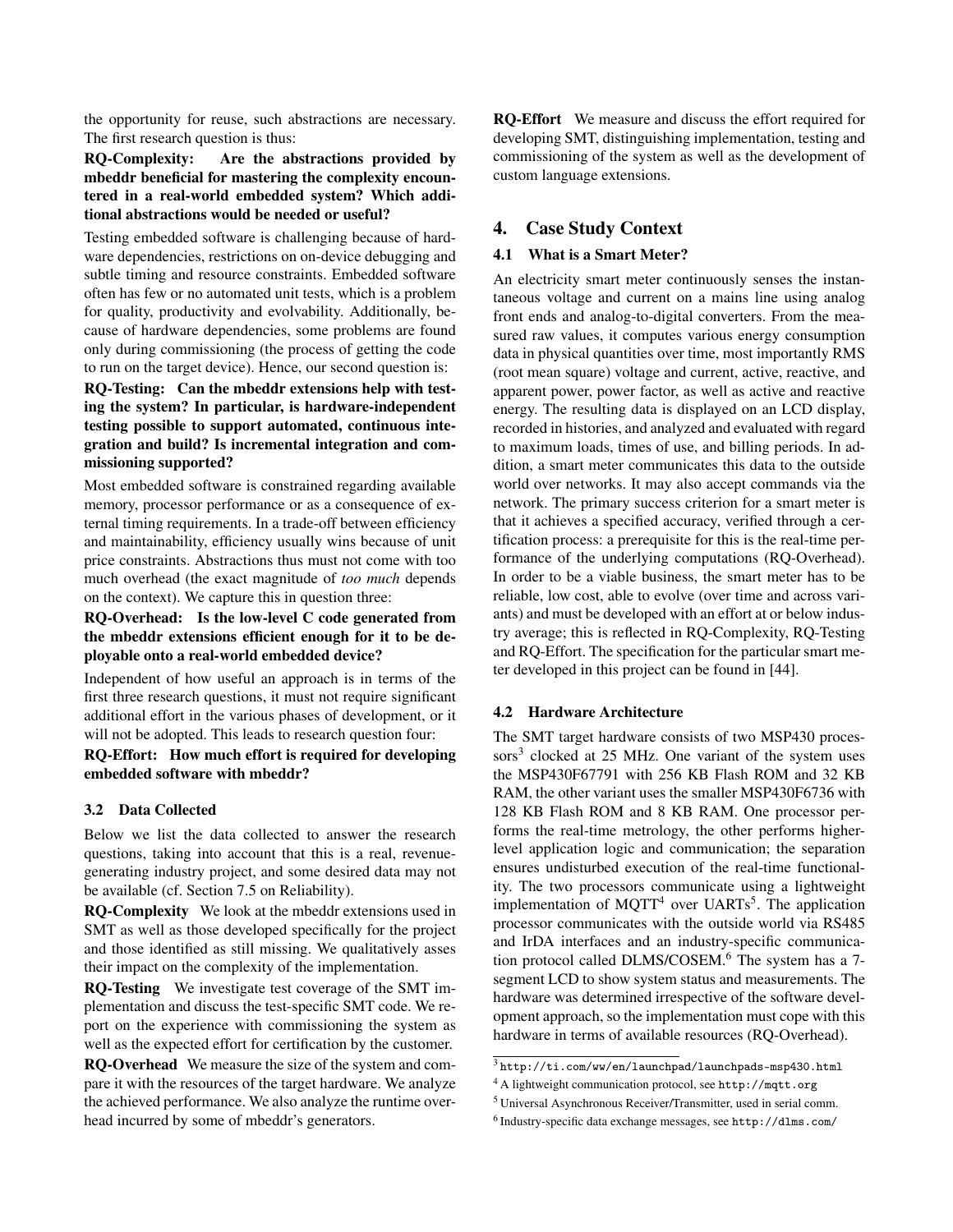#### 4.3 Software Architecture

The software functionality can be split into two major parts, corresponding to the two processors: low-level measurement and higher-level application functions. Figure 1 shows a more detailed breakdown. Note that the SMT-specific functionality of each of the boxes is not relevant for this paper.

No real-time operating system is used on the processors and the system is fundamentally interrupt-driven: interrupttriggered background tasks preempt foreground tasks, which are in turn activated cyclically from the main function. This approach is known as one-threaded programming [40].

The interrupt-triggered tasks include reading the raw measurements (triggered by the ADC interrupt<sup>7</sup>) as well handling recalibration requests (triggered by UART-Receive). Interrupt-triggered tasks preempt the foreground tasks and always run to completion, which makes them time-sensitive. This is why the measurement task only performs simple calculations and then uses message passing to hand the data off to a foreground task that performs more sophisticated calculations involving expensive division and square roots. Other foreground tasks include calibrations as well as the UART-MQTT-based inter-processor communication.

In terms of performance, the challenge is to ensure that the background tasks finish within less than a  $\frac{1}{4,096}$  of a second to maintain the required 4,096 Hz sample rate, and to leave enough time for the foreground processes to finish their tasks within their own time budgets (one second for the calculations mentioned above).

#### 4.4 Smart Meter Example Code

The SMT development team had access to an existing example smart meter implementation for the MSP430, made available by the processor vendor.<sup>8</sup> The purpose of this example smart meter code (ESC) is to serve as a realistic, but incomplete implementation of a smart meter on the MSP430. The ESC comprised only a subset of the functionality needed for SMT and required significant extension (for example, to run it on two processors and to support more flexible communication stacks; see Section 6.4), so a thorough understanding of the code was necessary. A document describing the high-level structure of the ESC was also available.

The SMT team decided that the code quality (understandability, modularity, maintainability, testability and test coverage) of the ESC was unacceptable for sustained SMT development; they decided to build a completely new implementation of SMT using mbeddr. Only the core algorithms were taken from the ESC; SMT is otherwise new software.

#### 4.5 Development Timeline and Process

Development started in July 2012. As of February 2015, most of the required functionality is implemented, but development and certification are ongoing. The project used

| <b>Criterion</b> | Common | <b>Metro</b> | App    | <b>Total</b> |
|------------------|--------|--------------|--------|--------------|
| # of Files       | 134    | 101          | 105    | 340          |
| Total LOC        | 8.209  | 10.447       | 10,908 | 29.564       |
| Code LOC         | 4.397  | 5,900        | 5,510  | 15,807       |
| Comment LOC      | 950    | 2,402        | 2,620  | 5,972        |
| Whitespace LOC   | 2,852  | 2,145        | 2,778  | 7.775        |

Table 1. Size of SMT. *Common* code runs on both processors, *Metro* runs on the metrology processor and *App* runs on the application/communication processor.

an iterative process based on a specification [44] that is updated approximately once per year. Integration with the target hardware started in February 2014 and was spread over 2 months. So far, 300 person days (PD) were spent, spread over 31 months, a 50% developer utilization. Fulltime work was not feasible because of constraints in project funding, decision gateways and requirements elicitation.

## 4.6 Tools

In addition to mbeddr, SMT used gcc and gdb (for compiling and debugging on the PC) and the IAR Embedded Workbench<sup>9</sup> and associated hardware-specific compilers.

## 5. The mbeddr SMT Implementation

#### 5.1 Overall Structure

Figure 1 shows the structure of SMT. Each of the small boxes represents one or more mbeddr components in the source code. SMT consists of a hardware-dependent Hardware Abstraction Layer (HAL) as well as hardware-independent communication stacks (COMM), utilities (UTIL) and functionalities for the actual measurement (METROLOGY) and higher level computations and external communication (APPLICATION). The separation into hardware-dependent and hardware-independent layers is a prerequisite for testing of components on the PC (RQ-Testing).

## 5.2 Size of the System

The SMT implementation consists of code that is deployed onto the target as well as code that is used only for testing. Table 1 shows the size of the deployed code in terms of *generated* C; it is ca. 22,000 non-empty lines of code (LOC). The additional test code is roughly similar in size, resulting in 44,000 LOC in total. While this is small compared to automotive, aerospace or defense systems, its size is typical for software found in industrial sensors, AUTOSAR basic software or Internet-of-Things devices.

Table 2 shows the number of instances of important language concepts. Because projectional editing can use nontextual notations, counting lines is not easily possible and we use a conversion factor similar to the one in [53] to calculate the LOC for language constructs; this leads to ca. 42,000 non-empty LOC total, a size roughly similar to the generated

<sup>7</sup> ADC is short for Analog-Digital Converter

<sup>8</sup> http://www.ti.com/tool/msp430-energy-library

<sup>9</sup> http://www.iar.com/Products/IAR-Embedded-Workbench/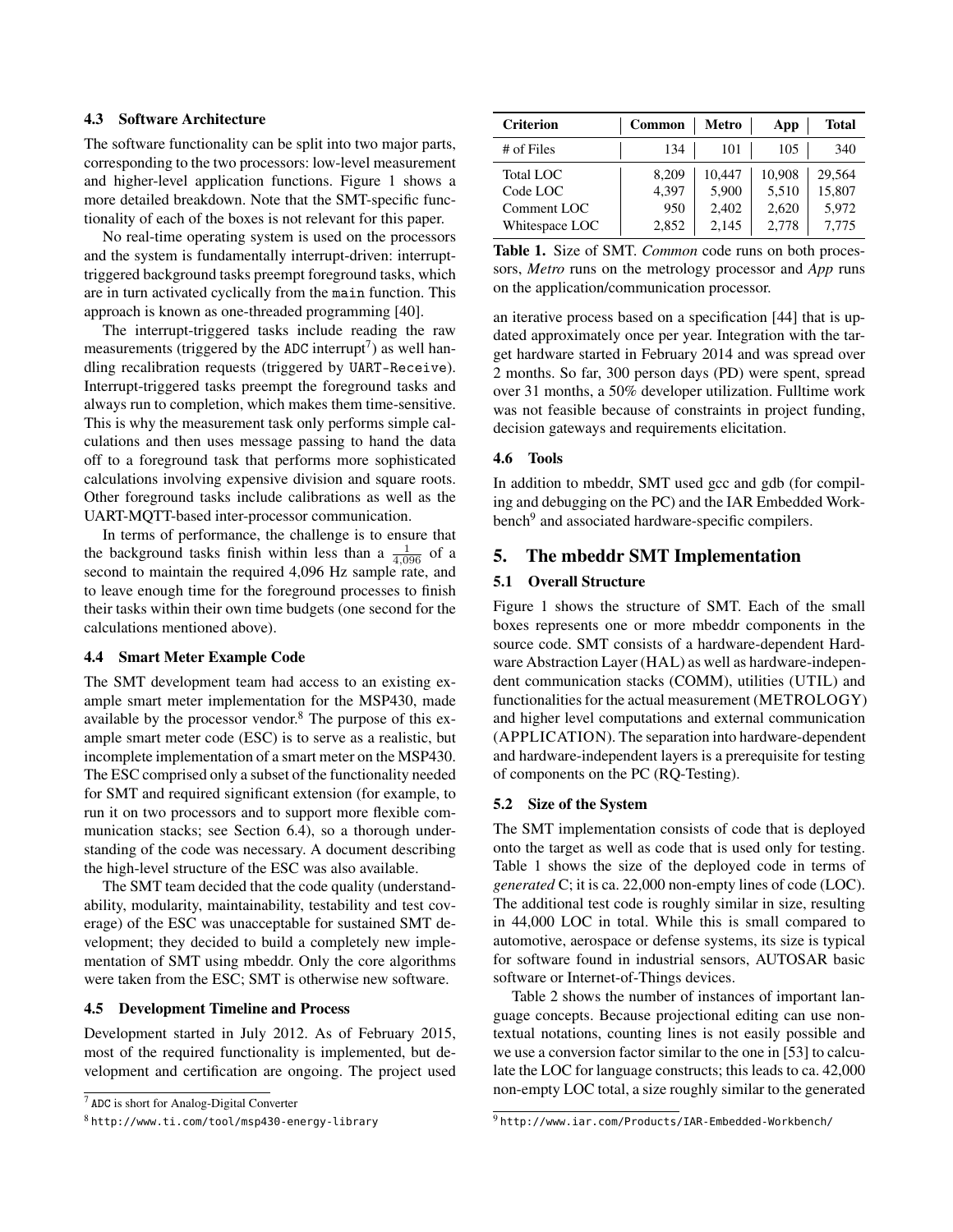

Figure 1. Layers, subsystems and components in SMT. The dashed-border components are optional. Only the HAL subsystem (below dotted line) is hardware-dependent.

C code. This demonstrates that mbeddr's extensions do not lead to a significant reduction in code size: they trade boilerplate in some places for well-structuredness, readability, analyzability and maintainability in others.

## 5.3 Use of mbeddr's Built-in Extensions

Table 2 shows that SMT makes use of all major mbeddr C extensions, indicating their relevance for embedded software, as well as their composability. The rest of this subsection introduces mbeddr's extension in some detail. The code examples in this subsection are kept simple for reasons of space and do not show all features of the respective extension; more details on and bigger examples of the extensions can be found in [55] and [51]. Figure 2 shows a screenshot of the mbeddr IDE with some of the languages and notations.

Chunks mbeddr structures code into chunks; a chunk can be seen as (and is often generated into) a single file. There are chunks for units and conversion rules, chunks for requirements, chunks for feature models, and chunks for (extended) C code called implementation modules (generated to a .c and a .h file each). Chunks also act as namespaces and are the primary means for structuring mbeddr code. SMT has 382 implementation modules and 46 other chunks.

C Constructs mbeddr supports almost all C language constructs (the few exceptions are discussed in [53]). 310 functions, 144 structs, 334 global variables and 8,500 constants

| Category                           | Concept                                                                                                                                                 | Count                                             |  |  |
|------------------------------------|---------------------------------------------------------------------------------------------------------------------------------------------------------|---------------------------------------------------|--|--|
| Chunks<br>$(\approx$ Files)        | <b>Implementation Modules</b><br>Other (Req, Units, etc.)                                                                                               | 382<br>46                                         |  |  |
| C Constructs                       | Functions<br><b>Structs / Members</b><br>Enums / Literals<br><b>Global Variables</b><br>Constants                                                       | 310<br>144/270<br>150/1,211<br>334<br>8,500       |  |  |
| Components                         | Interfaces / Operations<br><b>Atomic Components</b><br>Ports / Runnables<br>Parameters / Values<br><b>Composite Components</b><br>Component Config Code | 80/197<br>140<br>630/640<br>84/324<br>27<br>1,222 |  |  |
| <b>State</b><br>Machines           | Machines<br><b>States/Transitions/Actions</b>                                                                                                           | 14/17/23                                          |  |  |
| Physical<br>Units                  | <b>Unit Declarations</b><br><b>Conversion Rules</b><br>Types / Literals with Units                                                                      | 122<br>181<br>593 / 1,294                         |  |  |
| <b>Product Line</b><br>Variability | <b>Feature Models / Features</b><br><b>Configuration Models</b><br><b>Presence Condition</b>                                                            | 4/18<br>10<br>117                                 |  |  |
| Custom<br>Extensions               | <b>Register Definition</b><br><b>Interrupt Definitions</b><br>Protocol Messages                                                                         | 387<br>21<br>42                                   |  |  |
| <b>Statements</b>                  | Statements total<br>Statements in components<br>Statements in test cases<br>Statements in functions                                                     | 16,840<br>6,812<br>5,802<br>3,636                 |  |  |
| Testing                            | <b>Test Cases / Suites</b><br><b>Test-Specific Components</b><br>Stub / Mock Components<br>assert Statements                                            | 107/35<br>56<br>9/8<br>2,408                      |  |  |

Table 2. Number of instances of language concepts in the mbeddr SMT sources (before generation to C text).

are used in SMT, the large number of constants being typical for embedded software. As discussed below, most of the SMT implementation is factored into components; however, 3,636 statements (ca. 22%) remain in functions. These are mostly mathematical utilities and filters, conversions, safe access to memory, and test helper functions.

Components Components form the backbone of the SMT implementation (and most other mbeddr-based systems). Components are modularized units of behavior, specified via interfaces. Interfaces either define operations (callable through required ports and implemented via provided ports) or data items (received and sent through provided and required ports). Here is an interface that defines one operation:

ADC is the analog-digital converter **interface** IADC { **int16** read(**uint8** addr) }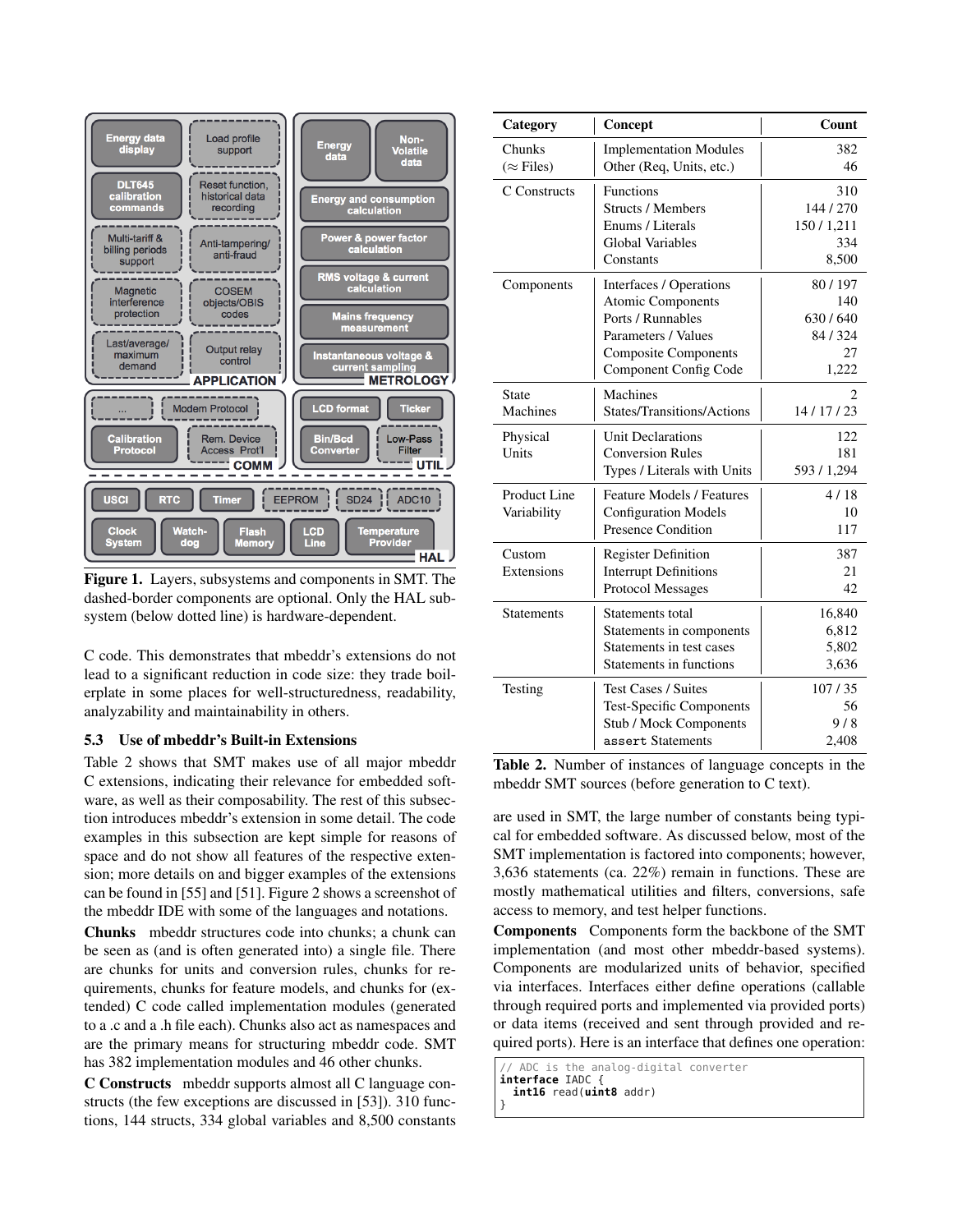

Figure 2. The screenshot shows various parts of the SMT implementation: a part of the protocol parser state machine (top left), unit declarations (top right) and component wiring for a test case (bottom). It also illustrates how mbeddr provides IDE support for C and its extensions, including syntax highlighting, code completion, error markup, refactorings, quick fixes and tooltips. The screenshot also showcases the support for mixed notations (text, tables, diagrams).

Components provide and require ports. Each port is associated with an interface. Components implement the operations of the interfaces associated with provided ports in runnables, essentially C functions inside components. SMT has 80 interfaces, 167 components and 640 runnables. Here is a component ADCDriver that provides the IADC interface:

```
component ADCDriver {
  provides IADC adc
  int16 adc_read(uint8 addr) <= op adc.read {
    int16 val = // low level code to read from addr
    return val;
} }
```
A client component can now declare a required port that uses the IADC interface. Implementation code in runnables can call operations on this required port:

```
component CurrentMeasurer {
  requires IADC currentADC
  internal void measureCurrent() {
    int16 current = currentADC.read(CURR_SENSOR_ADDR);
      do something with the measured current value
} }
```
Components must be instantiated to be used, and their required ports connected to interface-compatible provided ports of other instances. This can be edited graphically (inline in a "C editor"), as shown in the bottom pane of Figure 2.

mbeddr also supports composite components, enabling hierarchical decomposition of systems (they contain their own set of instances). Of the 167 components, 27 are composite components. The code that instantiates, parametrizes and connects ports of components instances comprises 1,222 LOC (for deployment and multiple test setups).

The majority of SMT behavior resides in components: of the 16,840 total statements, 40% live in component runnables, 22% are in regular C functions (discussed above) and 34% are in test cases; the remaining 4% reside in state machines and a few other places. On average, each runnable consists of 11.5 LOC. The cyclomatic complexity of each runnable is low; the average is 1.98.

State Machines State machines encode state-based behavior, and they live inside implementation modules, alongside C code or components. Textual, graphical and tabular syntax is available for any given state machine via multiple projections. SMT is not primarily a state-based system, so the use of state machines is limited to two examples. One implements the communication protocol and message parsing, a typical use case for state machines. The other one drives the display: since the display has limited real estate, its contents change based on various parameters, events and system states. The state machine tracks these changes and updates the display. Here is a very much simplified example of the state machine used for message parsing:

```
statemachine FrameParser initial = idle {
 var uint8 idx = 0in event dataReceived(uint8 data)
 state idle {
    entry \{ idx = 0;on dataReceived [data == LEADING_BYTE] -> wakeup
  }
 state wakeup {
    on dataReceived [data == START_FLAG]
       -> receivingFrame { idx++; }
  }
 state receivingFrame { .. }
}
```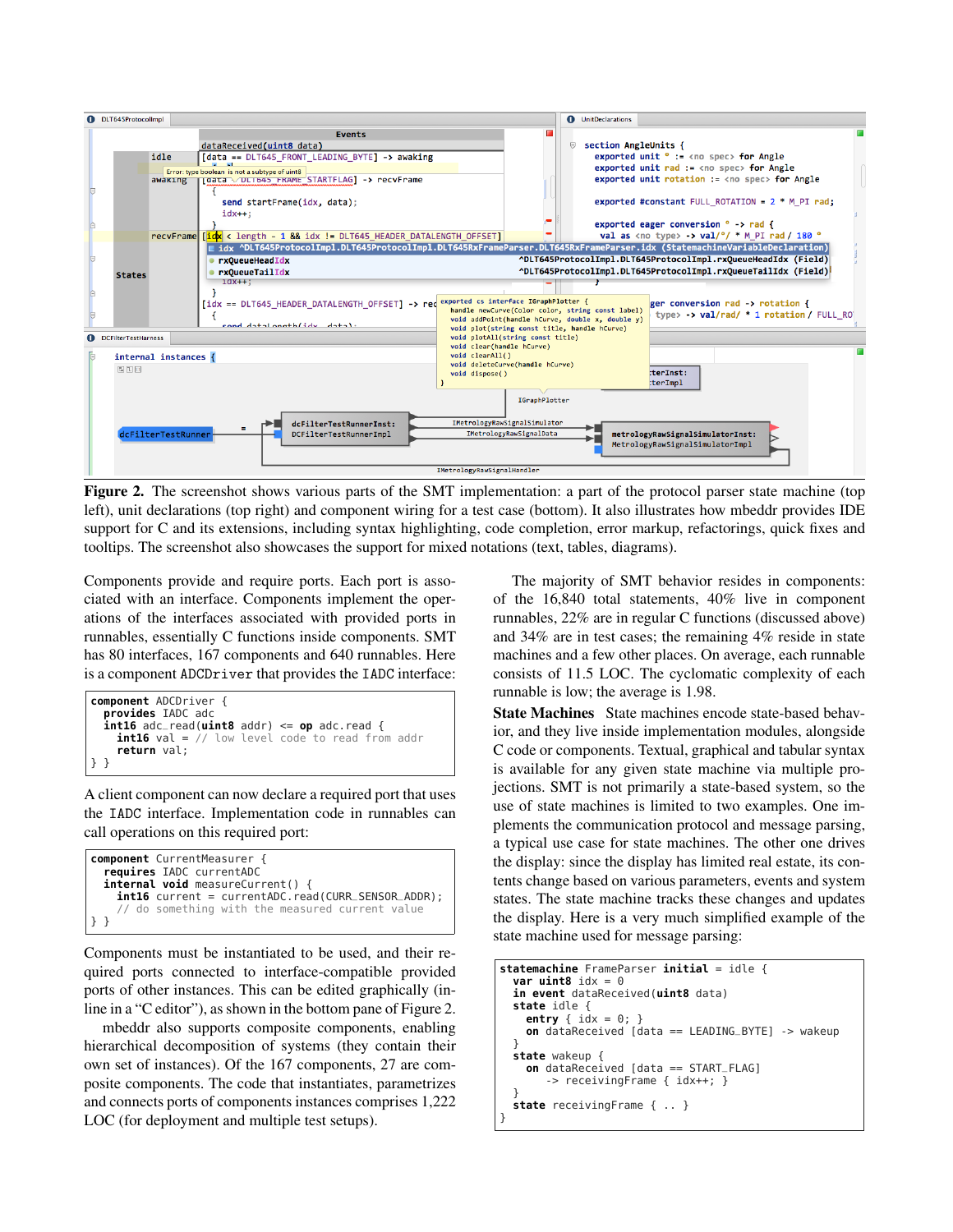State machines can be used as types in C. For example, the code below shows a local variable of type FrameParser. Built-in operators are available to interact with them:

```
// create and initialize state machine
FrameParser parser;
parser.init;
   trigger dataReceived event for each byte
for (int i=0; i<data_size; i++) {
 parser.trigger(dataReceived|data[i]);
}
```
Physical Units C types and literals can be annotated with physical units. New units can be declared based on existing units and conversion rules between different units can be defined. The type system then performs unit computations and checks. Figure 3 shows an example.

In SMT, which measures and samples real-world quantities and uses other quantities for calibration, units provide an additional level of checks that cannot be provided by just data types. Based on the 7 SI units available by default, SMT has 122 unit declarations and 181 conversion rules (units with different magnitudes such as km or mm count as different units in mbeddr). 593 types are annotated with a unit (in local or global variables, constants or arguments) and 1,294 numeric literals in the code have a unit associated with them. Testing mbeddr has first-class support for assertions, unit tests, and test suites. Below is an example that contains test cases for the FrameParser state machine plus a test expression (which represents test suites):

| <b>testcase</b> testFrameParser1 {<br>FrameParser p;<br>$assert(0)$ $p.isInState(idle);$<br>// invalid byte; stay in idle<br>parser.trigger(dataReceived 42);<br>$assert(0)$ $p.isInState(idle);$<br>// LEADING_BYTE, go to awakening<br>parser.trigger(dataReceived LEADING_BYTE);<br>$assert(0)$ $p.isInState(awakening);$ |
|------------------------------------------------------------------------------------------------------------------------------------------------------------------------------------------------------------------------------------------------------------------------------------------------------------------------------|
| ł<br><b>testcase</b> testFrameParser2 {  }<br><b>testcase</b> testFrameParser3 $\{ \ldots \}$                                                                                                                                                                                                                                |
| $int32$ main( $int32$ argc, char* argv) {<br>return test[testFrameParser1,<br>testFrameParser2,<br>testFrameParser3];                                                                                                                                                                                                        |

| $unit V :=$ for voltage<br>$unit A :=$ for Amps<br>unit $\Omega := V A^{-1}$ for resistance                                                                                  |  |      |      |  |  |  |  |
|------------------------------------------------------------------------------------------------------------------------------------------------------------------------------|--|------|------|--|--|--|--|
| uint16/ $\Omega$ / resistance(uint16/V/ u, uint16/A/[] i, uint8 ilen) {<br>uint16/A/ $avg_i = \sum_{p = 0} i[p]$                                                             |  | ilen |      |  |  |  |  |
| <b>return</b> $\frac{avg_i}{s}$ $\frac{11en}{Error: type \text{ unit16 } / V^{A}(-1) + A / \text{ is not a subtype of \text{ unit16 } / \Omega /}$<br>Presistance (function) |  |      | ilen |  |  |  |  |

Figure 3. Example of physical units in SMT. Assigning a value with unit  $\frac{A}{V}$  to the return type with unit  $\Omega$  results in an error in the IDE. Note also the use of mathematical syntax.

mbeddr also supports constructs for efficiently writing tests for some of the other extensions. The most important one are mock components, which use special syntax for specifying expected behavior as part of a test case. The mocks can then be validated in a test case. Below is an example of a mock component for a protocol handler that specifies operation sequencing, assertions over parameters and also remembers the handle argument so it can be closed later:

```
mock component USCIReceiveHandlerMock {
  provides ISerialReceiveHandler handler
  Handlex hnd:
  sequence {
    step 0: handler.open { } do { hnd = handle; }
    step 0: handler.dataReceived {
         assert 0: parameter data: data == 1 }
    step 1: handler.dataReceived {
        assert 1: parameter data: data == 2 }
    step 2: handler.dataReceived { .. }<br>step 3: handler.dataReceived { .. }
    step 3: handler.dataReceived {
    step 4: handler.finsihed { } do { close(hnd); }
} }
```
SMT has 107 test cases in 35 test suites, with over 2,400 assert statements. 56 of the 167 components are specific to tests. Of those, 8 are mocks and 9 are stubs. As discussed in Section 5.4, two of the three custom extensions were developed to simplify testing.

Variability Feature models are an established formalism for expressing product line variability [3]. A feature model consists of a tree of features with constraints between them. Constraints include mandatory (feature must be in any valid system), optional (feature may not be in a system), or (one or more from a group of features may be in a system) and xor (exactly one of a group of features must be in a system). A feature may have attributes, and additional crosstree constraints may be specified. The code below is one of the feature models from SMT, expressed in mbeddr's textual notation for feature models. It handles the variability associated with different LCD displays and configurations.

| feature model SMTFeatures<br>root opt |
|---------------------------------------|
| Data_LEDs opt                         |
| DataReadLED                           |
| DataWriteLED [DigitalIOPortPin pin]   |
| DISPLAY xor                           |
| DISPLAY_V10                           |
| DISPLAY_V22                           |
| WRITABLE_FLASH_MEMORIES               |

The features (and hence, the variability expressed) in a feature model can be connected to implementation code through presence conditions. A presence condition is a Boolean condition over the features from a feature model attached to a part of a program; only if the condition evaluates to true for the selected product configuration will the corresponding code fragment be included in the program. Presence conditions are roughly similar to C's #ifdef, but they are more structured, because they operate on MPS' syntax tree: they cannot lead to syntactically invalid code. Figure 4 shows an example of a presence condition used on component ports.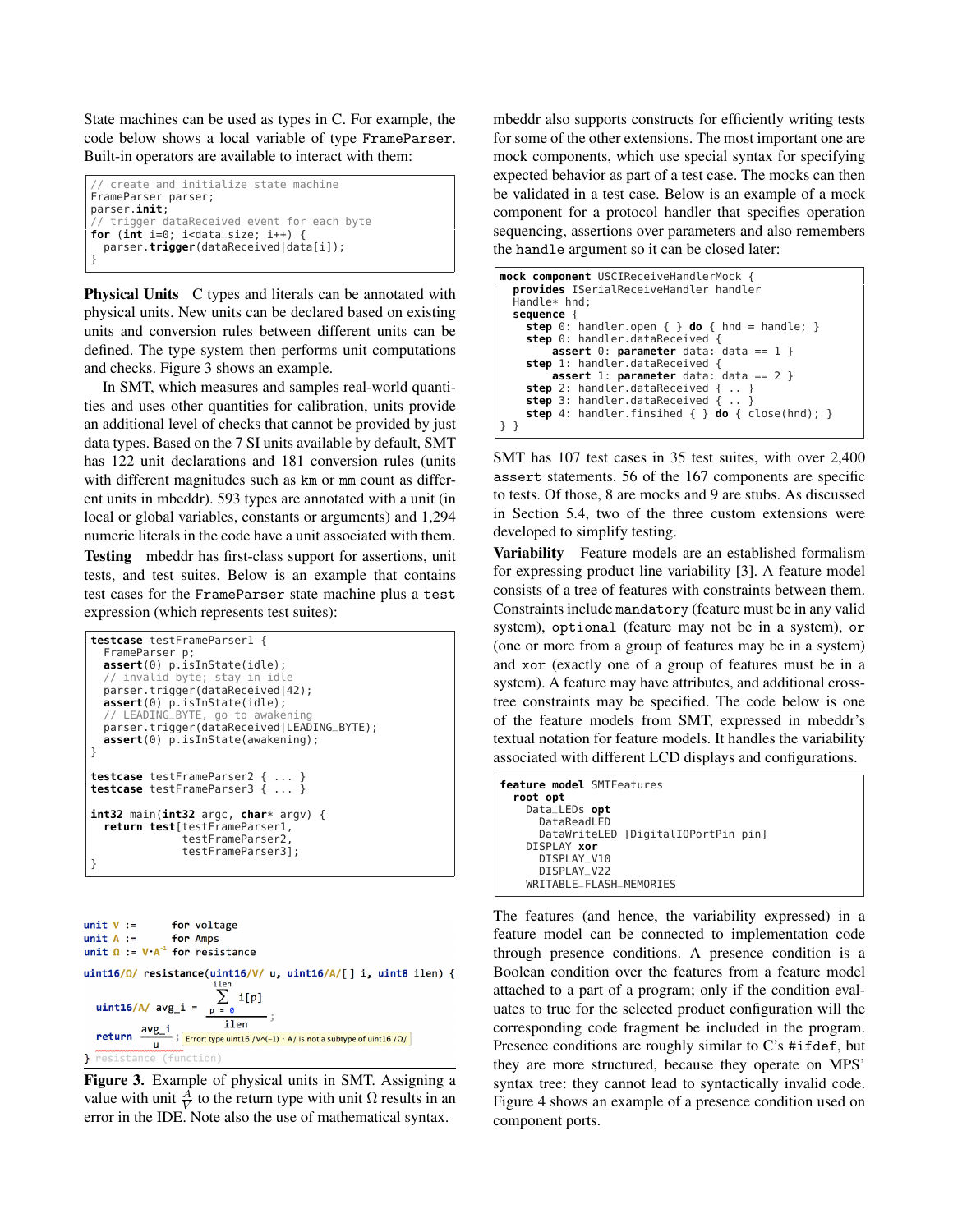In SMT, mbeddr's variability support was used to implement 4 different feature models (metrology, platform, display variability, LED variability) with 18 features in total. 10 different configurations were defined for deployment and test setups. 117 presence conditions are used throughout the code. SMT also used the built-in consistency analysis which ensures that no variant contains dangling references: it checks that for every reference in the code (e.g., a reference to a variable), the referenced node (e.g., the variable) is part of (at least) all configurations that contain the reference.

```
exported composite component MetrologyPlatformLayer {
  provides IWatchdogTimer watchdogTimer
   {DataReadLED && WRITABLE FLASH MEMORIES}
  Pprovides IDigitalOutputPin pin1
   {DataWriteLED}
  Pprovides IDigitalOutputPin pin2
```
Figure 4. A part of a composite component where two of its provided ports have presence conditions (the gray area marked with question marks). The ports are only part of the system if the respective features are selected.

#### 5.4 Custom Extensions

mbeddr encourages user-defined, project-specific extensions to grow the language towards a domain [46]. For SMT, three extensions have been developed; below we introduce the extensions and the specific rationales for developing them.

Registers The MSP430 processor has special-purpose registers: when a value is written to such a register, a hardwareimplemented computation is automatically triggered based on the value supplied by the programmer. The result of the computation is then stored in the register. The reason for developing a custom extension is testability. In particular, running code that works with these registers on the PC for testing purposes leads to two problems: first, the header files that define the addresses of the registers are not valid for the PC's processor. Second, there are no special-purpose registers on the PC, so no automatic computations are triggered. SMT solves this problem with a language extension that supports the definition of registers as first-class entities and allows read/write access from C code (see code below). The extension also supports specifying an expression that performs the computation. When the code is translated for the real device, the real registers are accessed based on the addresses defined in the processor header files. In the emulated case used in testing, generated structs are used to hold the register data; the expressions are inserted into the code that updates the struct, simulating the hardware-based computation.

```
exported register8 ADC10CTL0 compute as val * 1000
void calculateAndStore( int8 value ) {
   int8 result = // some calculation with value
   ADC10CTL0 = result; // stores result * 1000 in reg.}
```
Interrupts As explained in Section 4.3, SMT is driven by interrupts. To integrate the component-based architecture used in SMT with interrupts, it is necessary to be able to trigger component runnables via an interrupt. Similar to registers, the primary driver was testability: interrupts must be emulated for testing on the PC. A language extension allows the declaration of interrupts. In addition, the extension provides runnable triggers that connect the execution of the runnable to the occurence of an interrupt. The example below declares two interrupts, and the runnable interruptHandler is marked as triggered by an interrupt:

```
module USCIProcessor {
  exported interrupt USCI_A1
  exported interrupt RTC
  exported component RTCImpl {
    void interruptHandler() <- interrupt {
      hw->pRTCPS1CTL &= ~RT1PSIFG;
} } }
```
Note that this code does not specify *which* interrupt triggers the runnable, because, for reasons of deployment flexibility, this is done as part of component instantiation, as shown below. Instantiation also checks that each interrupt-triggered runnable is bound to at least one interrupt. In addition, for testing purposes on the PC, there are language constructs that simulate the occurrence of an interrupt: test cases then simulate triggering of interrupts based on a test-specified schedule, and assert that the system reacts correctly.

```
instances usciSubsystem {
  instance RTCImpl rtc;
 bind RTC -> rtc.interruptHandler
  connect ... // ports
}
```
Messages External communication of the SMT device takes place via DLMS/COSEM messages. The low level protocol definition involves arrays pointing into other arrays, linked lists, multi-byte identifiers, fields that contain the size or number of other fields as well as other fine-grained, low-level details. Below is an example (DLMS/COSEM is even more complex, but the example below illustrates the challenges). SMT contains hundreds of message definitions.

```
a field representing a timestamp for 10:20:00
uint8[6] f_time = {0x00A, // field type identifier
                      UNIT_TIME24, // unit used: time
                      3, // 3 payload bytes follow
                      10, 20, 00 // the time itself
                    };
// a field representing a measured value<br>uint8[4] f_value = {0x04D,  // field type identifier
uint8[4] f_{value} = \{0 \times 04D,UNIT_QDOT, // unit used: mass flow
                       1, // 1 payload byte follows
                       &dataField // addr of variable
                      };
// a message that uses the two fields
uint8[5] message = {0xAEE, // message type idenfier
ID, // unique running message ID
                       2, // two fields folllowing
                       f_time, // embed the time field
                       f_value// embed the value field
                      };
```
It is tedious and error prone to set up these structures manually, so the primary driver for this extension is robust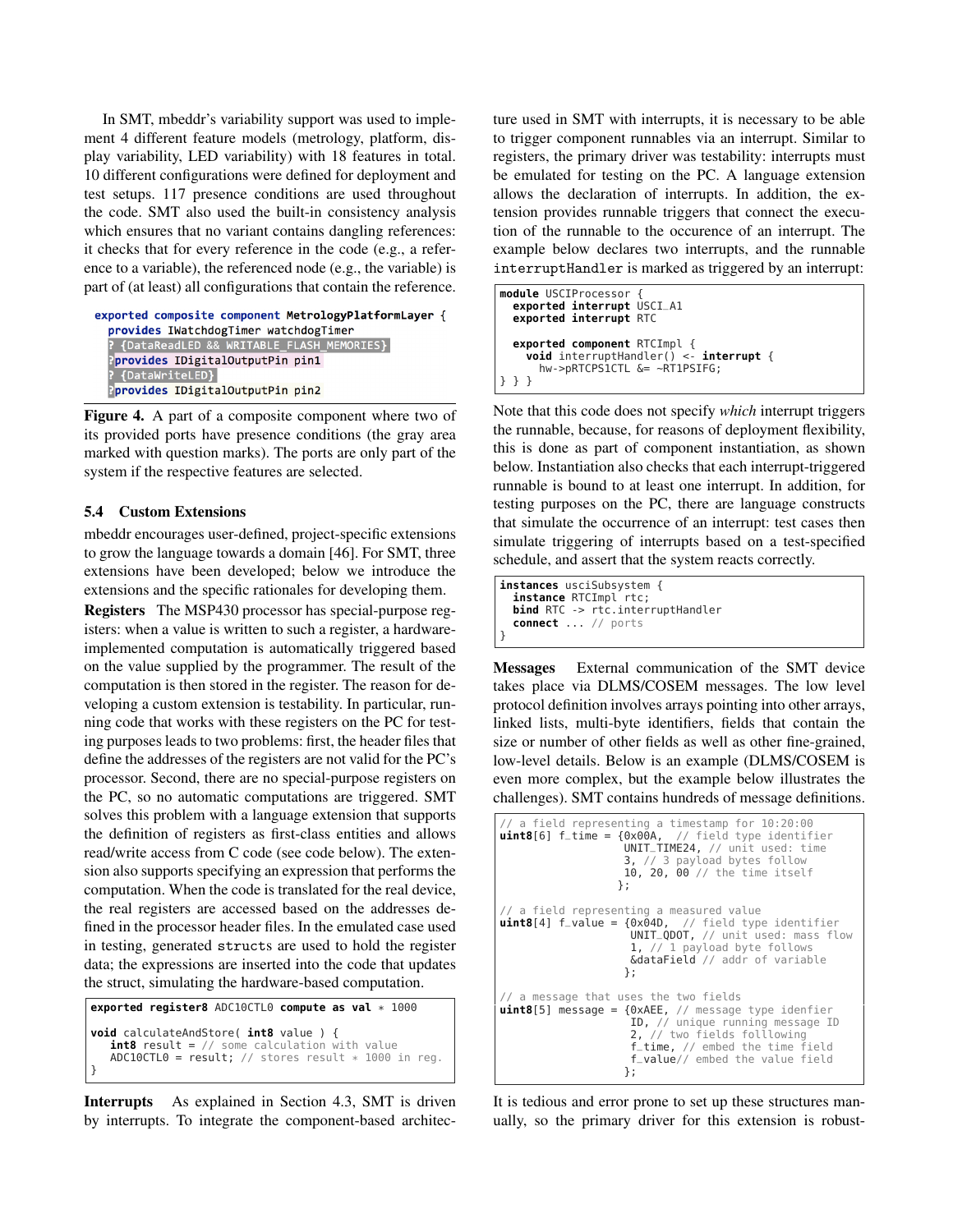ness and mainainability. The extension supports a higherlevel syntax for defining messages, plus a code generator that generates the low-level details. Each message has a name (CurrentMeasuredValue), a unique numeric identifier (42) and a number of fields:

```
message CurrentMeasuredValue:42 {
  int32 timestamp; // time of measurement
  uint16/A/ value; // measured value in Amps
 uint16 accuracy; // accuracy in 1/100 %
}
message ... { ... }
...
```
In terms of interactions, the SMT is passive; it is queried by external systems. Consequently, there are no send message statements in the SMT code that supply values for the message fields. Similarly, the set of messages supported by SMT depends on the configuration. The configuration, in turn, is determined by the set of deployed components. This is why we associate the code that provides data for the messages with components. We have extended the component language to support message data specifiers in addition to the existing component contents (such as runnables and fields). They are generated to callback functions. The example below illustrates that message values can either be constants (100), pointers to variables (&lastValue) or function references (:currentTime), mbeddr's cleaned up version of function pointers.

```
atomic component CoreMeasurer {
  field uint16/A lastValue = 0;
  message data 42 {:currentTime, &lastValue, 100};
  void measure() {
lastValue = // perform actual measurement
  } }
```
# 6. mbeddr Evaluation

From Table 2 we see that the extensions are used extensively to address the challenges in SMT. In this section we investigate this in more detail by evaluating the research questions introduced earlier relative to mbeddr's use in SMT.

## 6.1 RQ-Complexity

Improved Structure using Components Components have been used extensively, as illustrated by Table 2 and Section 5.3, Components. All the small boxes in Figure 1 have been implemented as components. This helps break down the system into smaller units, which in turn helps understanding and reasoning over each component in isolation. Interfaces provide a contract between the provider and consumer of the service specified by the interface. Composite components support a hierarchical breakdown and incremental composition. This helps with understandability and enables a structured approach to variability, which in turn facilitates a platform-based architecture.

Platform and Variability A platform-based approach relies on reusable modules from which similar (but not identical) systems are developed. Custom code is typically composed with the reusable modules – implemented as components in SMT. Circa 80% of the code has been factored into the platform, and the team expects future projects to reuse (parts of) the platform. Referring to Figure 1, the platform code includes all of HAL, COMM and UTIL as well parts of APPLICATION and METROLOGY.

However, since the product-line that is built on the platform consists of similar, but not identical products, it must be possible to express variability. In SMT, coarse-grained variability is realized by combining components in different ways. This is enabled by the components' support for polymorphism (different implementations of an interface) and multiple instantiations of a component (similar to objects in an object-oriented language). According to the developers, this came close to the vision of "Lego<sup>TM</sup>-like software" assembly". For example, the metrology and communication stacks can be used with different processors by combining them with different HAL components.

For finer-grained variability, components support parameters. These are declared as part of the definition of a component and are supplied with values when the component instance is defined. This mechanism has been used extensively in SMT: 50 components have a total of 84 parameters set to 324 different values. Examples are the conversion factors between raw measurements and the physical values.

Presence conditions (Section 5.3, Variability) are used sparingly; only 117 presence conditions are used for finegrained variability. This is in contrast to most embedded software, including the ESC, which is typically laced with #ifdefs, leading to a variety of problems in terms of analyzability and IDE support [27, 32].

Additional Type Checks with Units The algorithms adapted from the ESC contained several errors that would have been found if physical units, were available in the type system. An example is the "calibration" of a temperature T through  $T = T * T + \text{offset}$ ; Obviously, this is wrong because, assuming the temperature was measured in K (Kelvin), the right hand side unit would be  $K^2$ , which cannot be assigned to  $K$  on the left side. mbeddr's support for physical units (Section 5.3, Physical Units) detected this and other similar errors (the variable T would be declared as double/K/ T;). Note that typdef'ed C primitive types are not enough because the C type system cannot calculate with units (as in  $K^2 \equiv K * K$  or  $\Omega \equiv \frac{V}{A}$ ).

Custom Extensions The extension for messages introduced in Section 5.4, Messages, prevents low-level mistakes in these arrays and hence removes accidental complexity. The extensions for registers and interrupts (Section 5.4, Registers and Interrupts) also reduce complexity since they encapsulate the variability necessary for switching between the variants for the target device and for testing on the PC; no explicit #ifdef-like variability is necessary in the code.

Missing Extensions The SMT team has identified the need for additional mbeddr extensions. This need is itself a con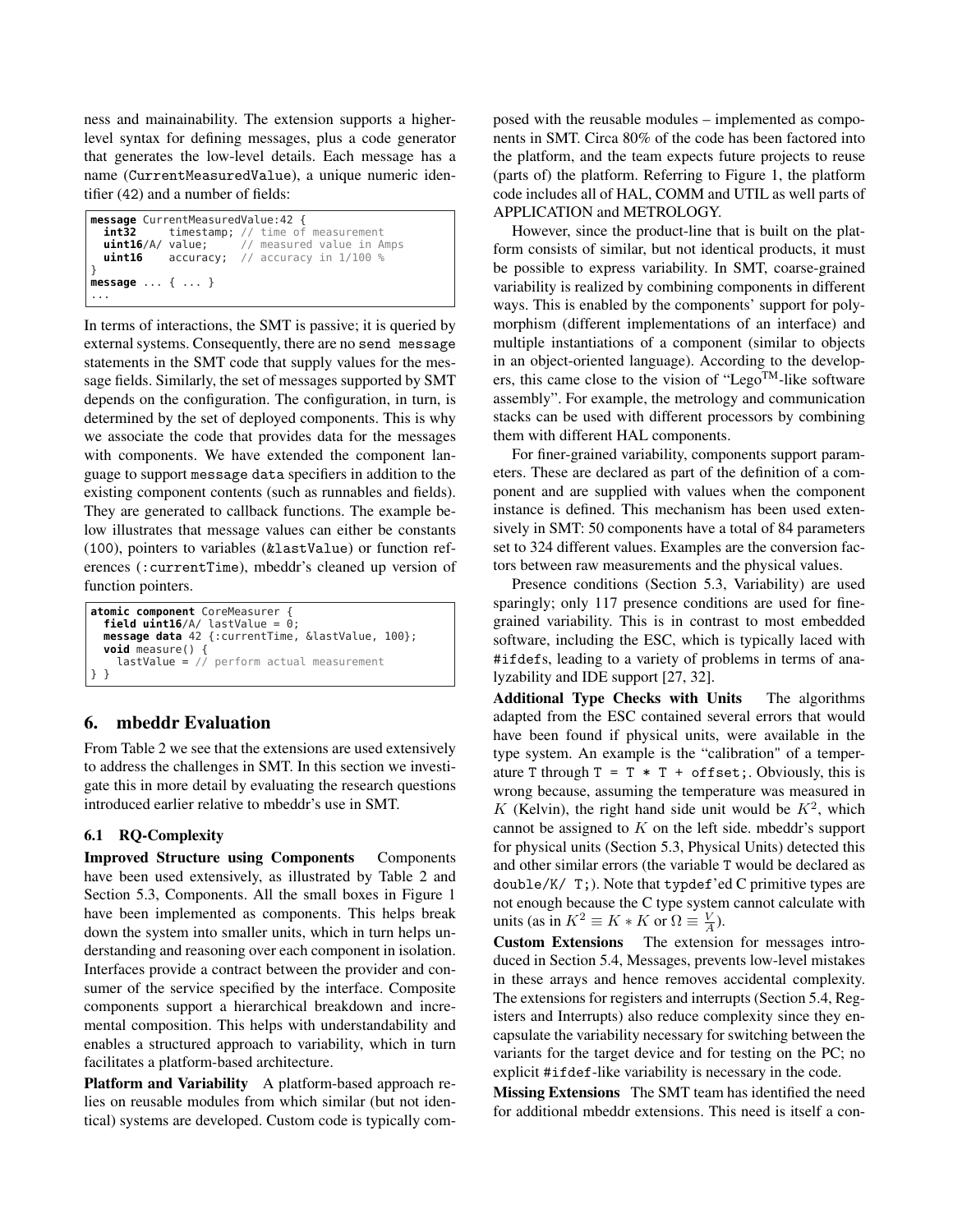firmation of mbeddr's approach since it demonstrates that developers realize that language extensions can be used to solve real problems. What follows is a "wish list" expressed by the SMT developers.

Extensions for queues, stacks and ring buffers with very limited overhead and OO-style syntax (stack.pop) would be useful. Support for Q-formatted fixed point numbers would help for platforms without a floating-point unit. The SMT team also suggested extensions for testing and debugging, and some of them have been prototyped in SMT. These include extensions for signal analysis (plotting of signal sequences as graphs), tracing of signal sequences in the target system (instrumented code, UART communication, visualization/evaluation on host PC) as well as performance profiling (with port pin toggling, oscilloscope on host PC).

The SMT developers suggested additional checks, some done by the type system and others performed at runtime by optionally generated code: (1) detection/avoidance of unnecessary initialization of RAM variables to prevent watchdog resets during startup, (2) detection of missing volatile usages, (3) detection of automatic promotion of signed to unsigned integers, and (4) detection of word accesses to bytealigned (odd) memory addresses.

Finally, a language for specifying initialization parameters and constraints between the parameters was suggested to streamline component configuration. Currently, primitive C types or structs are used for this purpose.

None of these extensions are SMT-specific, so they will be developed as part of mbeddr's evolution. Some of them (such as the ring buffers and stacks) have already been implemented at the time of this writing.

Unused mbeddr Extensions mbeddr ships with more extensions than those used in SMT. The two most important ones are requirements and requirements tracing [56] as well as formal verification [34]. The requirements and requirements tracing was not used because it was not requested by the customer. The verification support could have been used to statically check contracts of interfaces. It was not used because of the team's unfamiliarity with formal verification and the realization that unit testing was enough to ensure quality. Both of these extensions have been used successfully in other projects, though. In particular, static verification is an important ingredient of the controls engineering tool currently developed by Siemens PLM Software.

Notation and Readability Once the right abstractions are in place, these can be rendered with intuitive notations by MPS' projectional editor. SMT has made use of mathematical notations such as sum, square root or fraction bar symbols in some places. Also, component instances and connections are rendered graphically (similar to UML composite structure diagrams, see Figure 2): SMT has 72 instance configurations with on average 5 instances and 8 connectors (the top size quartile has 10 instances and 19 connectors) to set up the test scenarios. These structures are much more accessible

with a graphical notation. Generally, by using easily recognizable first-class language constructs for domain-relevant concepts (such as registers, message definitions or state machines), readability is improved.

We summarize as follows regarding RQ-Complexity:

The developers naturally think in terms of extensions, and suggested additional ones during the project.

mbeddr components help structure the overall architecture and enable reuse and configurability.

mbeddr extensions facilitate strong static checking, improve readability and help avoid low-level mistakes.

## 6.2 RQ-Testing

Components and Testing Componentization simplifies testing because well-defined behavioral units are available that can be unit-tested individually. The 107 test cases, 2,400 assertions and 56 test-specific components (including the 9 stubs and 8 mocks) lead to a test coverage (line coverage) of 80% for the critical metrology subsystem and ca. 40% for the less challenging application parts.<sup>10</sup> The state-ofthe-practice in industry (outside of safety-critical domains) achieves much lower unit test coverage and relies heavily on hardware-in-the-loop test, often for whole systems, and often executed manually [43].

Automated, Hardware-Independent Testing Hardwareindependent testing refers to the ability to run unit tests for functional requirements on the developer's PC and on a continuous integration (CI) server. In SMT, this was facilitated by isolating the hardware-dependent functionality using components and interfaces. Efficiently testing SMT requires hardware-independent testing for two reasons. First, the SMT hardware only became available after the software development had started. Second, it enables continuous build, test and integration on a CI server. The latter is well established in software engineering and is known to increase quality and reduce integration time [15]. However, in embedded software, it is still rarely used (as are agile processes in general [43]). In SMT, all the hardware-independent parts were continuously built, tested and integrated with the Teamcity CI server.<sup>11</sup>

The focus on testing paid off: only 13% of the total effort were spent on integration. For embedded software, this is very low: Sztipanovits [47] puts the number at 40% to 50%, and Broy calls integration a "major challenge" and a "nightmare" [5].

A common alternative to hardware-independent testing is the use of a simulator. Simulators, if available, are supplied by the hardware vendor and faithfully simulate the behavior

<sup>&</sup>lt;sup>10</sup> The team stopped adding unit tests once the overall acceptance test suite (during integration and commissioning, covering the key functional and non-functional requirements) passed.

<sup>11</sup> https://www.jetbrains.com/teamcity/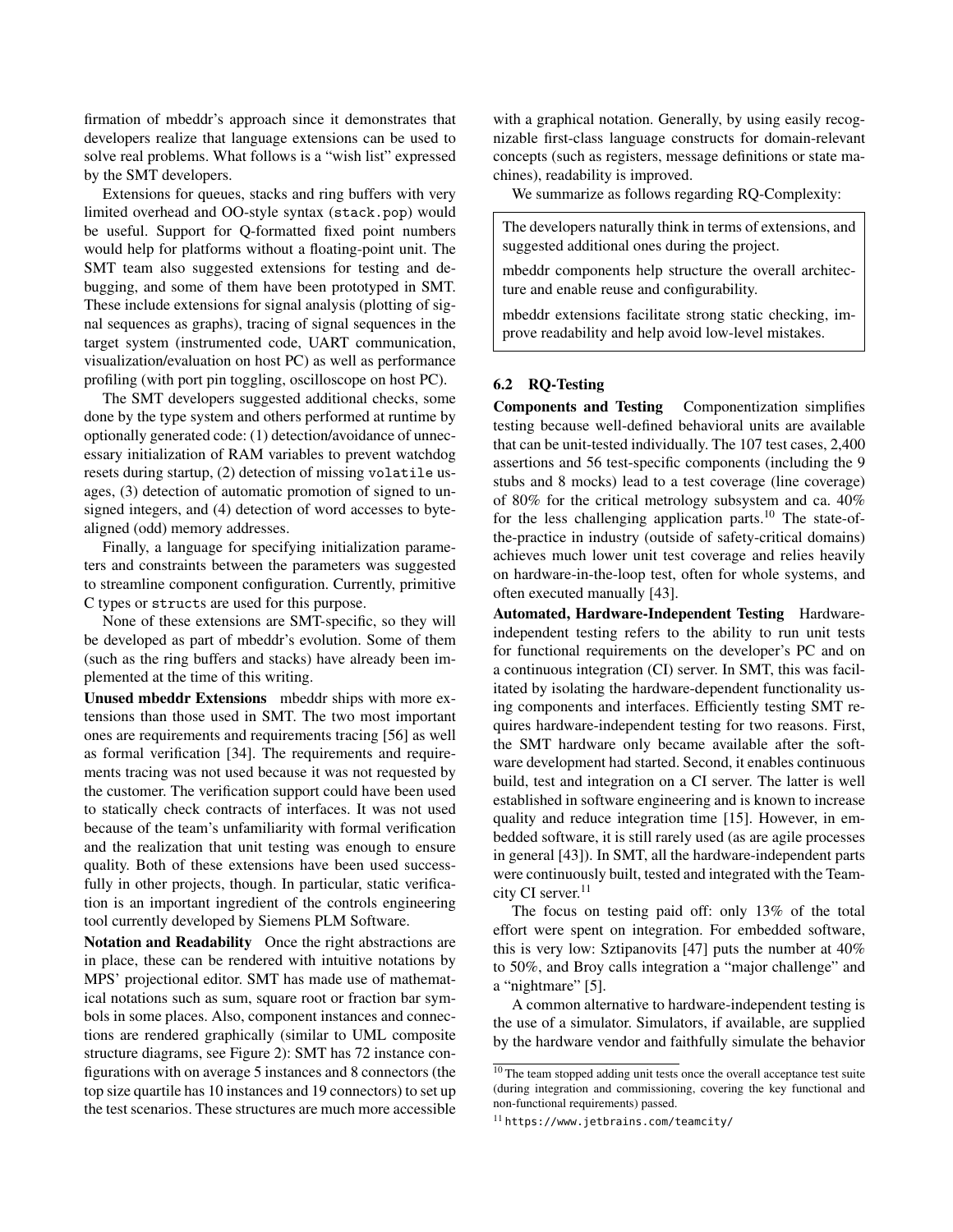of the hardware in software, executing the hardware-specific binaries. While this is useful for some tests, it is not a replacement for automated unit testing on a CI server: simulators are hard to integrate into a CI build process because they are typically not designed to be used in an automated, non-interactive way.

Testing Hardware-Dependent Parts Some tests that involve hardware specifics were performed on the PC nonetheless, exploiting the improved testability provided by the register and interrupt extensions: both can be generated in a way that emulates special-purpose registers and the occurrence of interrupts. This contributed to the low testing effort of 16%, because formerly manually executed, hardware-specific tests could now be executed as part of the automated test suite.

Some aspects (e.g., timing) had to be tested manually on the target device once it was available. In one case a broken checksum on the serial interface led to a failed test. Oscilloscope-based low-level debugging revealed that the last byte was not sent because of a timing issue: the TransmitEnable interrupt, which triggers sending of each byte, was disabled before the last byte was sent. Generally, component-based incremental integration helped identify (hardware-dependent) components that created problems.

Incremental Integration and Commissioning Commissioning refers to the steps necessary between finishing the implementation on the PC and getting it to run on the target device. Despite extensive hardware-independent testing, this is challenging: any number of problems can occur in the overall system as a consequence of timing and resource allocation interactions as well as hardware configuration.

Tracking down such problems is simplified by commissioning the system in steps. Initially, only a minimal system is deployed, one that performs only a single task and requires only limited resources. The system is then grown incrementally to the full scope. Occuring problems must be related to the parts added during the last step. The causes for problems can also be narrowed down by iteratively deploying *different* subsets of the full system (as opposed to linearly growing the full system). Components helped with this process because it is easy to compose subsets of the total set of componenrs for commissioning. As an example, consider inter-processor communication: it transports both measurement data and calibration data. In the fully deployed system, these two kinds of data are multiplexed over the single connection. Commissioning happened in four steps: calibration data only, measurement data only, then both together, and finally both together with the real metrology (which changes the timing).

The commissioning of the minimal SMT system was painless and only one problem was found: an explicit cast between 16 bit and 32 bit integers was missing for the 16 bit target. This is in stark contrast to the team's previous experience, where integration often meant that developers debug their way forward, bug by bug.

Certification The SMT device must be certified by government agencies regarding its accuracy. This is done by subjecting the finished product to calibrated signals, measuring the achieved accuracy. Certification has not been done yet. However, the certification-relevant signal scenarios are known and they are continuously exercised with softwarein-the-loop tests. This builds confidence in the readiness for certification, which in turn avoids premature (and expensive) certification attempts. By making these tests part of the regression test suite, one can also avoid problems with certification as the software evolves. Testing is done by using stub and mock components in place of some of the drivers. In particular, the ADC driver is replaced by a signal simulator that generates changing values over time. Assertions are used to signal inaccuracies.

Regarding RQ-Testing we summarize the SMT experience as follows:

mbeddr components are instrumental in improving testability through clear interfaces and small units, leading to 80% test coverage for core components.

The custom extensions and the components facilitate hardware-independent testing, continuous integration and automated dry runs of the certification process.

The modularization facilitated by components helps track down problems during commissioning.

## 6.3 RQ-Overhead

Memory Consumption In terms of memory consumption, the mbeddr-generated binary is small enough for the target device: the fully configured system for the metrology processor uses 16,736 bytes of flash ROM and 4,321 bytes of RAM. For the application processor, these figures are 10,978 and 2,917 bytes, respectively (both cases refer to non-optimized debug code, which means the production binary will be smaller). 512 KB of flash and 32 KB of RAM are available, so future growth is possible. Note that no dynamic memory allocation (malloc, free) is used as the program runs. All memory is acquired statically at runtime or resides on the stack, as is common in embedded systems.

The componentization is also useful in the context of memory consumption: since the system is split into (relatively) small components with clear dependencies, and since the mbeddr component generator does not generate C code for components that are not instantiated as part of a given executable, one can avoid deploying unnecessary functionality and avoid consuming resources that are not necessary for a given product variant. On the flip side, the components also produce some overhead: the binary uses 2,804 bytes of ROM and 2,647 bytes of RAM to hold the data structures and pointers that represent component instances and their connections. While not a problem for SMT, Appendix B discusses how this overhead can be reduced.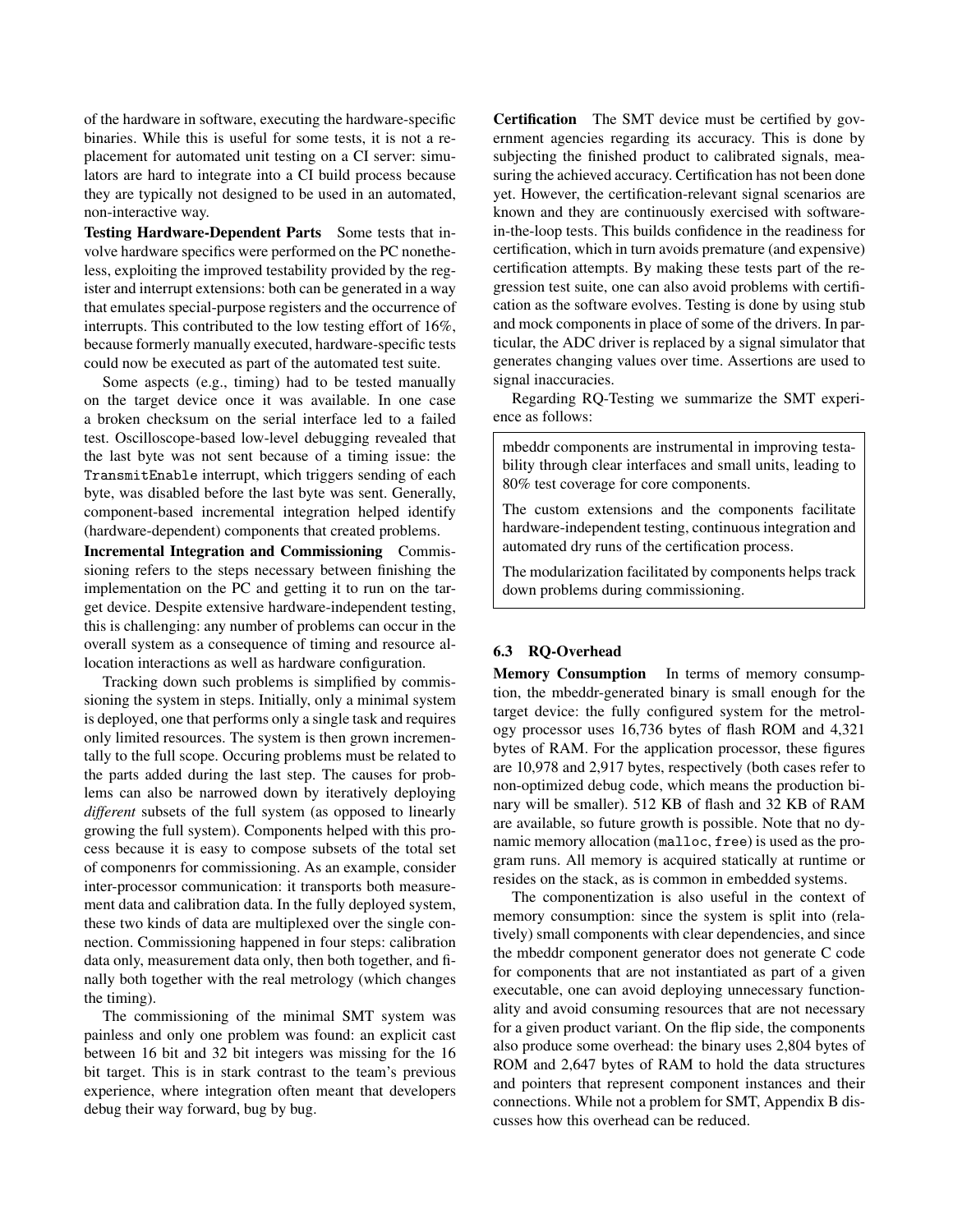| <b>Development Tasks</b>          | <b>Effort</b> | $\%$ Total |  |
|-----------------------------------|---------------|------------|--|
| Implementation                    | 200 PD        | 66%        |  |
| Reimplementation                  | 145 PD        | 48%        |  |
| <b>Additional Functionality</b>   | 55 PD         | 18%        |  |
| Tests, Simulators                 | 48 PD         | 16%        |  |
| Integration & Commissioning       | 38 PD         | 13%        |  |
| <b>Custom Language Extensions</b> | 14 PD         | 5%         |  |

Table 3. Breakdown of the SMT development effort.

Performance We group language extensions relative to overhead and identify three categories. In the following paragraphs we relate the language constructs used in mbeddr from Table 2 to these categories.

The first category has no runtime footprint, because the respective extensions are removed before code generation. In SMT, physical units (only relevant for the type system) and the product line variability (presence conditions are evaluated statically, similarly to #ifdefs) belong to this category.

The second category has a footprint similar to manually written, idiomatic C code. Most of the mbeddr and custom extensions belong to this category: state machines are reduced to a switch-based implementation; registers become direct memory access based on #defines; interrupts are reduced to interrupt handler functions; protocol message definitions are reduced to their native, array access-based form; all C constructs are transformed to C text without change.

Category three requires more sophisticated code structures to be generated and leads to some performance overhead. In SMT, components are the only extension that falls into this category: interface polymorphism is handled via function pointers, which introduces a performance penalty because of the indirection. Appendix B discusses existing and future optimizations to reduce this overhead. Since the optimizations trade flexibility for efficiency, and because the optimizations were not necessary to run the SMT software on the intended hardware, the team decided not to use them.

Runtime performance was paramount for SMT to achieve the 4,096 Hz sample rate, which directly influences the measurement accuracy. The implementation achieved the required sample rate, which is testament to the limited runtime overhead. In terms of overhead, we summarize:

The memory requirements of SMT are low enough for it to run on the intended hardware, with room for growth.

Componentization enables deployment of only the functionality necessary for a variant, conserving resources.

The performance overhead is low enough to achieve the required 4,096 Hz sample rate on the given hardware.

#### 6.4 RQ-Effort

Developing and integrating the SMT software consumed 300 person days (PDs) overall. Table 3 breaks the 300 PDs down into the different development tasks.

66% of the total effort (200 PDs) were used for the actual implementation of SMT. 48% (145 PDs) were required for a maintainable and extensible implementation of the ESC functionality in mbeddr. Since no C code importer was available, even the algorithmic code that should be reused from the ESC had to be retyped into mbeddr. An importer is available now; however, the team estimates that only ca. 10 PDs could have been saved if it had been available earlier, because, as mentioned before, the vast majority of the ESC had to be redone completely.

18% of the overall effort (55 PDs) were necessary to implement additional functionality required by the specification that goes beyond the ESC. This includes

- the ability to run on two processors,
- the communication between the two processors,
- increased flexibility of the communication infrastructure (multiplexing between calibration data and MQTT, two communication technologies RS485 and IrDa),
- an I2C Bus driver.
- an EEPROM controller,
- a subset of the required DLMS/COSEM messages
- as well as additional application functionality such as historical data recording and reset functionality.

Since, at this point, the core system was already in mbeddr and structured into components, integrating this additional functionality was straightforward; we consider 55 PDs for this additional functionality a low figure. Of these 55 PDs, ca. 20 were required for the MQTT implementation. Once this was done, the distribution over two processors was a matter of a few hours.

16% of the total effort (48 PDs) were spent on unit and integration tests and the required test harness, specifically, mock components and signal generator components.

13% of the overall effort (38 PDs) were spent on integration and commissioning onto the target hardware and on validation of the non-functional properties (performance, resource consumption). As mentioned before, this figure is very low for embedded software. The team attributes this to the componentization and the custom register and interrupt extensions, which made extensive, automated testing feasible and facilitated incremental commissioning.

It took 5% of the effort (or 14 PDs) to build the custom extensions. Considering the benefits of the extensions for testing and maintainability, the SMT team considers this effort well spent. Also, the number is small enough to make custom extensions a realistic option for real projects.

Based on mbeddr's promises and some initial experience with mbeddr, the team originally estimated 250 to 290 PD of total effort for an mbeddr-based implementation of SMT.<sup>12</sup> The resulting effort of 300 PD is only slightly over this estimate, so no effort-increasing suprises came up during development and mbeddr delivered as promised: the resulting

<sup>&</sup>lt;sup>12</sup> The team does have experience with estimating software project efforts.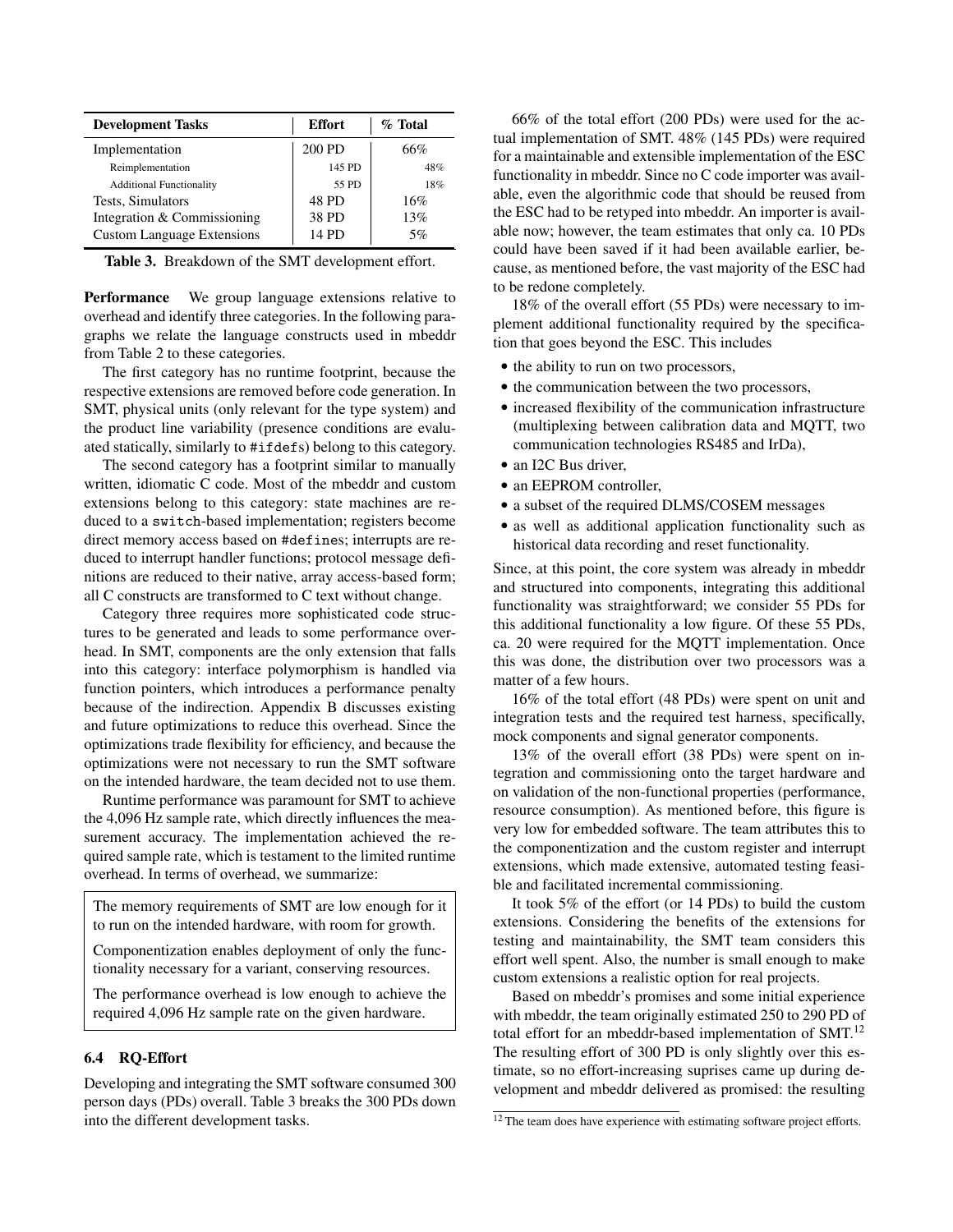software has a better structure and higher test coverage than what could have been achieved with plain C.

Concerning RQ-Effort we conclude:

The effort for the additional functionality, integration and commissioning is lower than what is common in embedded software.

The effort for building the extensions is low enough for it to be absorbed in a real project.

Overall, using mbeddr does not lead to significant effort overrun, while resulting in better-structured software.

# 7. Discussion

In the preceding sections we have seen how C language extensions as provided by mbeddr affect the complexity, testability, overhead, and effort involved in the development of a commercial smart meter device. In this section we put our results in a broader perspective.

#### 7.1 Threats to Internal Validity

From the perspective of internal validity, the key question is whether our findings are trustworthy.

Bias One factor that affects this question is the bias because of the involvement of the authors in this case study itself. The first and third authors are the lead creators of mbeddr, and the fourth author led the SMT project in industry with evident commercial interests. To counter this bias, we focused on aspects that can be objectively measured (size, concept counts, effort, overhead), not just for this case study, but also in other (future) projects. Furthermore, the second author has no connection to mbeddr or the companies involved in the case study, and was brought in primarily for his experience in conducting qualitative research.

Team Expertise To clarify the potential impact of the team on the case study outcomes, we describe the team's background and expertise: The team was led by a senior developer with 15+ years of experience in software engineering, object orientation and application development with Java and C++. He had a solid background in embedded hardware and embedded software development in C. The team had no experience in the SMT domain. When the project started, the SMT team had no signficant experience with the mbeddr languages or tools, but understood the abstractions behind the extensions (components, state machines, product lines); little education was necessary. However, the SMT team had access to the mbeddr developers for training and assistance.

Example Smart Meter Code Another factor potentially affecting the outcomes is the ESC. On the one hand, it served as a means for the team to understand the specifics of the SMT functionality (thereby reducing effort). On the other hand, as mentioned in Section 6.4, the team did not have experience with smart meters and the team estimates that

30% to 40% of the 200 PDs of implementation effort was due to this lack of expertise. We estimate that the net effects of the ESC on overall effort are roughly neutral.

In terms of the architecture, structure, testing or performance considerations, the mbeddr SMT implementation is new software: non-availability of the ESC would not have had a significant influence.

#### 7.2 Conclusion Validity

Conclusion validity raises the question whether there is an *explanation* for our findings, which are positive overall, and favor the adoption the use of language extensions.

Design of mbeddr The mbeddr C extensions have been specifically *designed* to achieve the benefits reported in this case study. So the design rationale of mbeddr forms the theoretical explanation of the case study outcomes. For an extensive description of this design rationale we refer to [51].

Cognitive Dimensions of Notations The extensions improve C according to Green's cognitive dimensions of notations [18], a set of established language evaluation criteria. Five dimensions are specifically improved by the extensions. Incrementally adding extensions to C directly realizes the *Abstraction Gradient*: the abstraction level is increased incrementally. The user is not forced to encode everything in either a (too) low-level or a (too) high-level language. A suitable extension can be used (or developed) for each particular case. Adding domain-specific abstractions and notations increases the *Closeness of Mapping* between the code and the domain. The additional abstractions and notations are also a way of adjusting the *Diffuseness/Terseness* tradeoff of a language (or a specific program). Generally, a more terse program is better, since it exhibits lower complexity [17], assuming the language constructs used to achieve the terseness are known to all involved parties. Using the extensions reduces *Error-Proneness* because programmers can ignore low-level details irrelevant for the problem at hand. Finally, *Progressive Evaluation* is improved by IDE support and good error messages; both are emphasized in mbeddr and generally more helpful than in a regular C IDE (partly because the preprocessor makes this hard in regular C).

Concepts vs. Language A rival explanation of the success we measured might be that mbeddr's *concepts* (such as proper modularization) are responsible, but that the mbeddr *language extensions* are not needed. The SMT team is skeptical: a lot of discipline would be required without the extensions, and the team appreciated the seamless integration between the extensions and C itself as well as the tool support. In fact, one of the developers has developed componentoriented software in plain C before, and expresses that having these abstractions as first-class language constructs makes a huge difference in terms of productivity: "mbeddr simplifies doing it the right way. Without language and tool support, you are constantly tempted to do it the wrong way, and you are on your own not to do it wrong."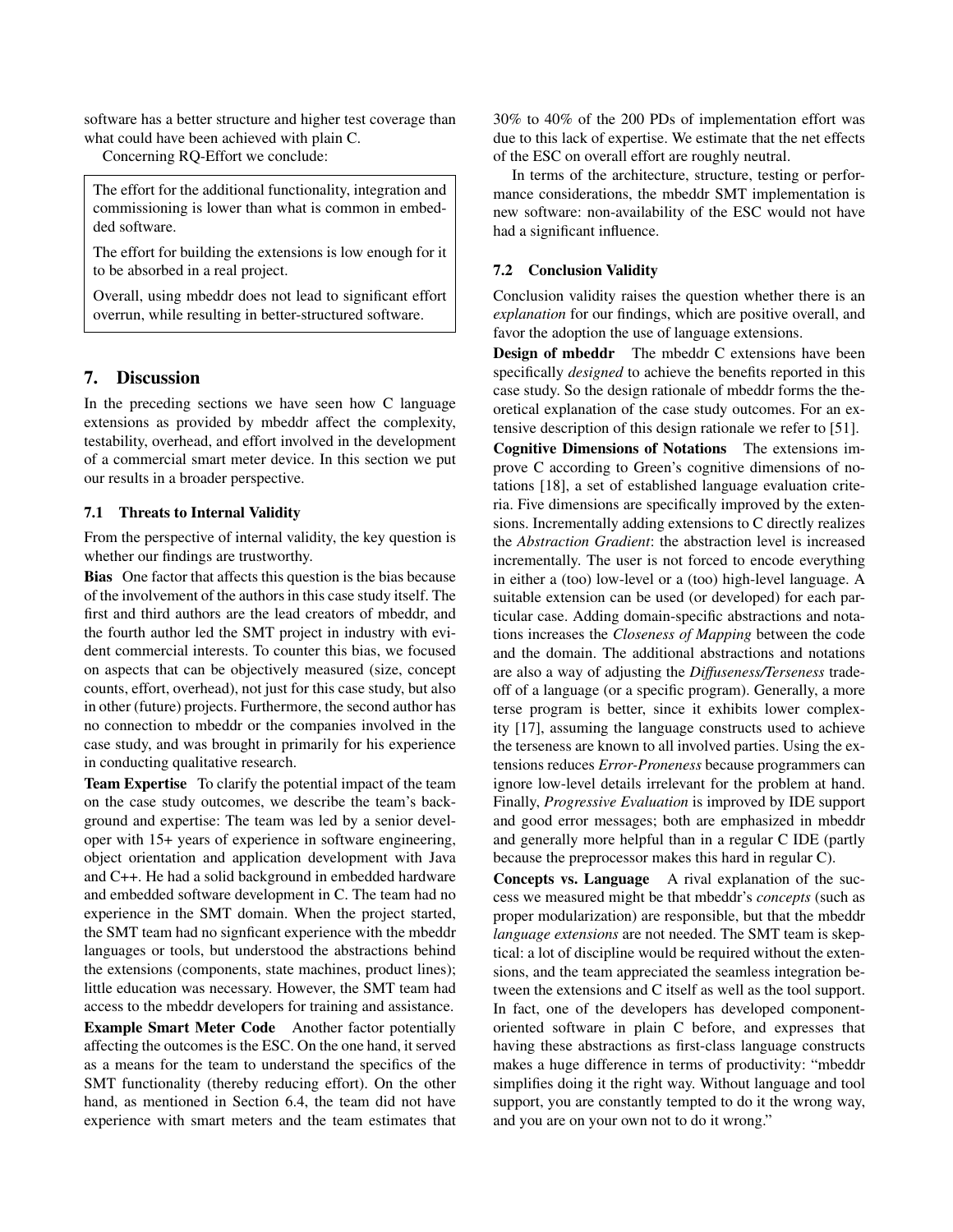Language vs. Tool One may also ask whether it is the language extensions themselves or the *IDE support for the extensions* that led to the success. However, since MPS always provides IDE support for a language and its extensions, we are not able to evaluate the case where users have access to the language extensions but not to the IDE support. In addition, the extensions and the IDE support are synergistic in the sense that because of the abstractions provided by the extensions the IDE is able to provide meaningful support. Stated differently: a major reason for defining language extensions is to enable better IDE support. In this sense, a strict distinction between the language itself and the IDE support for the language is not meaningful.

#### 7.3 Additional Embedded Software Challenges

When describing our case study setup (Section 3), we explained how the four aspects studied (complexity, testability, overhead, and effort) relate to our overall goal of assessing the usefulness of C language extensions for developing embedded systems. From a construct validity point of view, there are additional aspects (constructs) that we could have studied, which we briefly cover below. However, they are secondary in importance and also harder to measure than the criteria covered by the research questions; this is why we cover them here in the discussion section instead.

Debugging Embedded software development requires debugging to understand some of the hardware-specific behavior. Extensive testing can reduce, but not avoid this need. We distinguish extension level debugging (in mbeddr) and lowlevel debugging (of the generated code).

mbeddr's debugger supports step and watch on the level of the extensions [36]. While it is possible to exchange debugger backends to support on-device debugging, extensionlevel debugging is mostly used for hardware-independent test cases running on the PC, using a gdb backend.

Low-level debugging of the generated code uses targetplatform specific debuggers (such as the one from the IAR Embedded Workbench). In SMT the latter was also necessary to find bugs in the mbeddr generators, some of which were not yet completely finished at the time (this happened on average once per month). To make low-level debugging feasible, the generated code must be readable (see below).

Both are here to stay: developers will always want to debug application logic on extension-level since extensions are built to simplify the expression of application logic. They will also want to understand the low-level representation to understand timing and resource consumption (some embedded software developers look at assembly code even today).

Quality of the Generated Code Quality refers to resource consumption and performance as well as readability and good coding practices. We cover overhead and performance in Section 6.3, so we focus on the other two criteria here.

Readability is essential for debugging as well as for tracking down problems in the mbeddr generators. mbeddr has always taken readability of generated code into account: names are propagated from the model, generated names are meaningful and the code is correctly indented. The code looks generally as if it were handwritten, except where the high-level extensions require the use of ugly, low-level idioms (such as pointer indirections for supporting component polymorphism, see Appendix A). We are currently investigating the use of (generated) macros to make this kind of code more readable.

mbeddr supports namespaces, and generated names are prefixed by their namespace. Since this has led to some very long names, an option has been added to mbeddr that only adds prefixes if the non-prefixed name is not globally unique. This has improved readability of the code significantly.

In embedded software, "good coding practices" is usually synonymous with compliance to MISRA-C, an industry standard that defines rules for improving the reliability of C code and avoiding errors [33]. We found through manual analysis that ca. 25% of all MISRA rules are automatically followed as a consequence of mbeddr's language design, and only a few rules are violated by the code generator (e.g., the 31 character limit for identifiers or the avoidance of function pointers). The status of the remaining rules depends on the code written by the developer in mbeddr. A future mbeddr release will ship with a checker to detect MISRA violations of code written in mbeddr.

The quality of the generated code is also important in safety-critical contexts. Standards such as ISO 61508, ISO 26262 or DO178 have strict guidelines on process, tools and code quality. Since mbeddr is not considered a qualified tool (i.e., one whose correctness has been formally proven or shown over time), the generated C code will be considered as the relevant artifact relative to the standard, requiring high code quality. A detailed discussion of tool qualification and safety-critical systems is beyond the scope of this paper.

Maintainability Van Deursen and Klint [49] conclude that *a DSL designed for a well-chosen domain and implemented with adequate tools may drastically reduce the costs [..] for maintaining [applications].*. We have no long-term experience on SMT maintainability, but we can make observations that confirm the conclusion by Van Deursen and Klint [49].

The implementation of SMT proceeded in two phases. First, the ESC functionality was rebuilt with mbeddr, and then additional functionalities were added. This second phase can be considered an evolution of SMT. The low effort (55 PD) illustrates the extensibility of the component-based architecture, especially considering that the system had to be distributed to run on two processors during these 55 PDs.

Recently, new sensor hardware has become available to perform the core SMT measurement. It provides better accuracy and makes SMT easier to certify. The team has decided to develop a variant of SMT that uses this new sensor. A preliminary investigation has found that support for this sensor can be provided through alternative implementations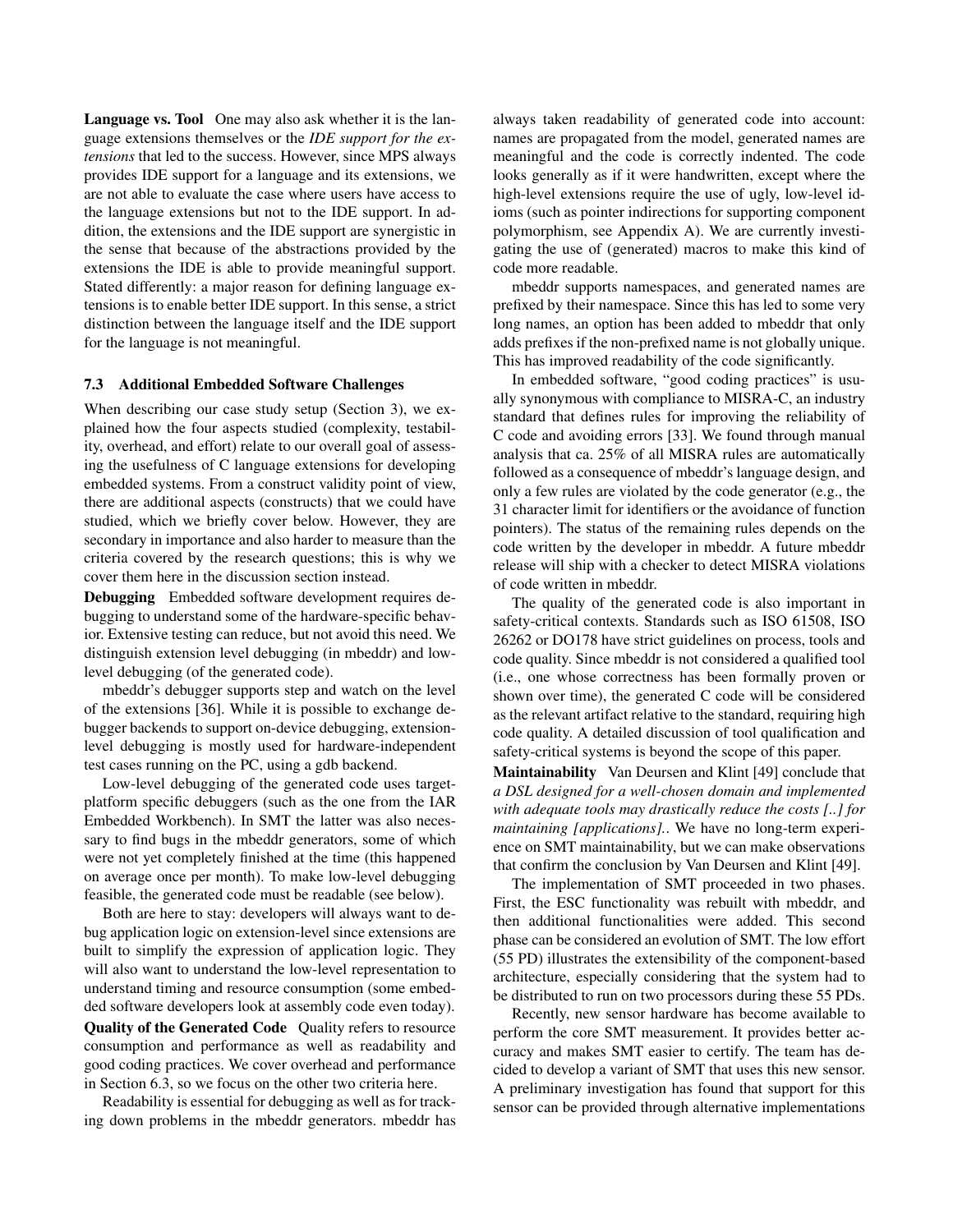for a small set of interfaces. The variant itself can be created by integrating (connecting) instances of the new and the existing components. This confirms the expectation that new product variants can be handled easily.

Part of the effort in software maintenance is the developers' (re-)understanding the code after a potentially long time. mbeddr's emphasis on readability (through good abstractions and notations) suggests that (re-)comprehension of the system is simplified compared to a C implementation.

Another maintenance concern is the migration of existing code as languages change in non-backward compatible ways (an active research area, as exemplified by [20]). Since mbeddr evolved significantly during SMT development, this occurred repeatedly. Until recently, no migration support has been available in MPS, requiring manual (or manually scripted) migration work; sometimes the evolution of mbeddr and SMT had to be coordinated explicitly, which was feasible because of the slack in the project timeline. Partly as a result of the experience with SMT, MPS 3.2 has added support for systematically dealing with language versions and code migration, largely solving these problems.

#### 7.4 External Validity

In this section we discuss a key question: to what extent can the results of this case study be generalized?

Beyond SMT mbeddr is best suited for systems where lowlevel and high-level code must be mixed, where different abstractions must be used together, and where efficiency is an important (but not the only) concern. While SMT is the most significant system of this kind built with mbeddr so far, mbeddr has been used for several smaller systems (see Chapter 5 of [51]) and for a number of additional industry projects. The findings discussed in this paper apply to these projects as well, to various degrees.

Systems that are primarily control algorithms, are better developed with data-flow oriented modeling tools such as Simulink (we are currently exploring how data-flow abstractions can be added to mbeddr in the context of the controls engineering tool developed by Siemens PLM Software).

Beyond the Team To be successful with mbeddr, a team should have solid software engineering skills (abstraction, modularization, reuse and automated testing) in addition to proficiency in embedded software and C. The SMT developers had these skills. Unfortunately, these skills are not ubiquitous in the embedded software workforce, which traditionally emphasizes locally optimized, efficient code over (big picture) software engineering. If developers have these skills, the mbeddr-specific training is a matter of a few days based on our experience. Feedback from other organisations using mbeddr tells us that the user guide, examples and the occasional question in the forum are sufficient for learning mbeddr: no training by the mbeddr team is necessary.

Beyond mbeddr's Extensions The C extensions evaluated in this paper have proven useful because, as Section 6 evaluates, they solve real problems in embedded software development. Other extensions have been built in other projects that, anecdotally, exhibit similar benefits. The Missing Extensions discussed in Section 6.1 suggest there are additional extensions that could prove useful as well. Based on this experience, we conclude that language extensions are useful if (1) they address a real problem in embedded software, (2) their implementation does not introduce significant runtime overhead, and (3) they enable improved type checking, verification or IDE support compared to native C abstractions or macros. In addition, the effort for building the extensions must not be prohibitively high, but this is ensured by relying on a language workbench as the foundation.

Beyond mbeddr's MPS Implementation The language engineering necessary for building mbeddr and enabling the extensibility is beyond the scope of this paper (see Section 7.5 and Chapter 10 of [51]). We have chosen MPS because of its robust support for modular language extension and flexible notations. To the degree that these features are available in other language workbenches, we expect similar results when building something like mbeddr and SMT. While MPS' support for non-textual notations was important for SMT, modular language extensibility was even more critical. Modular language extension is also available in Rascal [25] and Spoofax [23], and in fact, both communities are currently implementing (subsets of) mbeddr in order to compare the language workbenches.

## 7.5 Reliability (Repeatability)

The case study reports on the development of a real-world embedded system: SMT was *not* specifically set up as a case study. This has advantages and drawbacks. The advantages include a realistic system, realistic constraints, real deadlines and experienced developers with industry-level skills. The drawback is the unavailability of the source code as well as limited availability of data. In McGrath's terms [31], this case study emphasizes realism (a real industry project) over repeatability (availability of all sources).

#### 7.6 Practical Challenges and Drawbacks

We draw generally positive conclusions for mbeddr from SMT. However, there are also challenges and drawbacks when using mbeddr. Some of them are related to organizational change and introducing news ideas into organizations [39] and we do not discuss them here. Some of them are more directly related to mbeddr; we discuss those below. Limited Generator Optimizations The generators that create C code from mbeddr's extensions are not as optimized as those of some established tools (such as Simulink or Stateflow). Since our existing extensions are fundamentally imperative in nature, this is not a problem. As demonstrated by SMT, the generated code runs on reasonably small hardware. In addition, because of the tight integration with C, users can always write efficient, low-level C code if in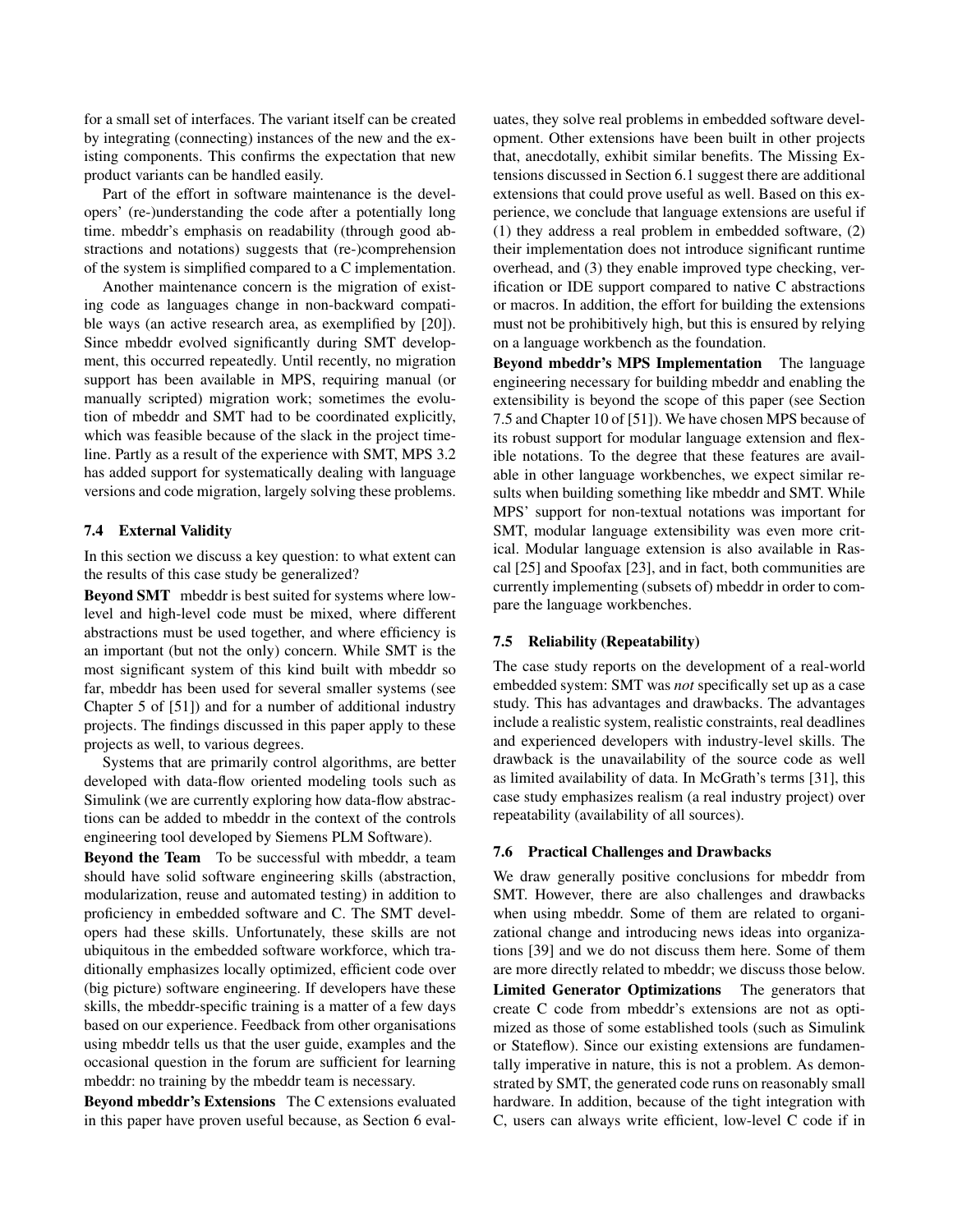particular places the generated code is not efficient enough (this was not necessary in SMT). For extensions that implement a different programming paradigm (such as matrix math or data flow models), optimizations will become more important, requiring more effort in generator development.

Longer Build Times Use of mbeddr and its extensions lengthens build times, because of the required code generation. Compared to just compiling and linking C, mbeddr's build times are typically 2-3 times longer. In SMT, we have modularized the software to ensure that incremental build of a model (as the developer writes code and executes tests) runs in less than 10 seconds. A full rebuild of SMT can take up to 4 minutes (done primarily during nightly builds).

Tool Lock-in mbeddr relies on MPS for editing, diffmerge and C code generation; MPS does not rely on any modeling standards (beyond a MOF-like meta meta model). While an export as generated text or on AST level (e.g., to EMF) is feasible, the benefits of the approach in terms of notation and language modularity can only be reaped when using the mbeddr/MPS tools. The drawback of tool lock-in is mitigated to some degree by the fact that mbeddr and MPS are both open source software.

Version Control Integration mbeddr stores programs in files (as an XML-serialized AST) which can be managed with any file-based version control system (such as subversion or git, the latter being used in SMT). However, diffmerge can only be done meaningfully in MPS, which uses the projectional editor also when showing diffs (known as a rendered diff). This means that text-based diff tools or webbased code-review tools such as gerrit cannot be used.

Learning Curve Using MPS' projectional editor requires some getting used to and may lead to some initial frustration. As the study in [57] shows, the required time varies between a few hours and a few days. In addition, users have to learn the extensions provided by mbeddr. This includes learning the concrete syntax, but also the concepts and the semantics; as discussed in Section 7.1, Team Expertise, the degree to which this is an issue depends on education of the developers. It was not a problem in SMT because of the team members' skills and their access to the mbeddr developers.

Language Engineering Skills mbeddr can be used outof-the-box, exploiting the existing extensions. As this paper shows, these extensions provide significant benefits in themselves. However, to fully exploit mbeddr and extend it with domain-specific extensions (see the Missing Extensions discussed in Section 6.1), an organization may want to acquire language engineering skills. These skills are not naturally present in many organizations that develop embedded software, and may even be hard to hire.

A Language Extension Ecosystem An ecosystem requires independent third parties to be able to develop language extensions, without changing the base languages. For example, all the missing extensions identified in Section 6.1 could be built by third parties as modular language extensions. While the extensions in SMT have been developed together with the mbeddr team, non-trivial extensions have been developed without help of the mbeddr team in other projects and companies (for example, by Siemens PLM). Openly available extensions include those developed by students: parallel programming,<sup>13</sup> and extensions for tasks and scheduling.<sup>14</sup>

For an extension ecosystem to be healthy, clear quality criteria are needed. We propose the criteria expressed by the research questions in this paper as a starting point for such quality criteria. An extension ecosystem need not be global (with a central and public "extension store") to be useful. An extension library can also be maintained within an organisation or even specifically for a (large) project.

#### 7.7 Research Implications

This paper provides an in depth case study of the use of mbeddr to implement a smart metering system, focusing on complexity, testability, performance, and effort. To corroborate and challenge our findings, additional studies are needed, both for mbeddr-based systems as well as for other extension-based approaches in embedded software. Furthermore, to better understand long term implications on, e.g., maintainabilility, longitudinal studies should be set up. For SMT, we will monitor and report on the continued evolution of SMT itself as part of our future work

## 8. Related Work

Industry Studies Model-driven engineering (MDE) uses models (as opposed to code) as the main development artifacts. In embedded software, MDE often specifically refers to dataflow models as implemented in Simulink<sup>15</sup> or Ascet  $SD<sup>16</sup>$ . An empirical study by Whittle et al. [59] finds that most commercial tools only support models at an abstraction level very close to the code. This is reinforced by Kamma et al. [22]. Whittle et al. also state that users were only successful with MDE if they customized existing tools or built their own; otherwise the complexity of the overall process was too high. Kuhn et al. [26] also performed an industry study on MDE in embedded software. Similar to Whittle's study, it expresses a need for problem-specific expressibility, i.e. the ability to define "little languages" for particular abstractions in the domain. The paper also emphasizes the lack of real abstraction. mbeddr addresses these issues by supporting different abstractions, some more code-oriented (for the low-level aspects of a system like the units in SMT) and some more abstract (where reasonable abstractions can be found, e.g., state machines). Since mbeddr relies on a language workbench, it is straightforward for users to add domain-specific extensions (such as the registers, interrupts and messages in SMT). Whittle also points out that users of-

<sup>13</sup> http://mbeddr.com/2014/09/29/bastianThesis.html

<sup>14</sup> http://mbeddr.com/2014/09/26/janoschThesis.html

<sup>15</sup> http://www.mathworks.com/products/simulink

<sup>16</sup> http://etas.com/en/products/ascet\_software\_products.php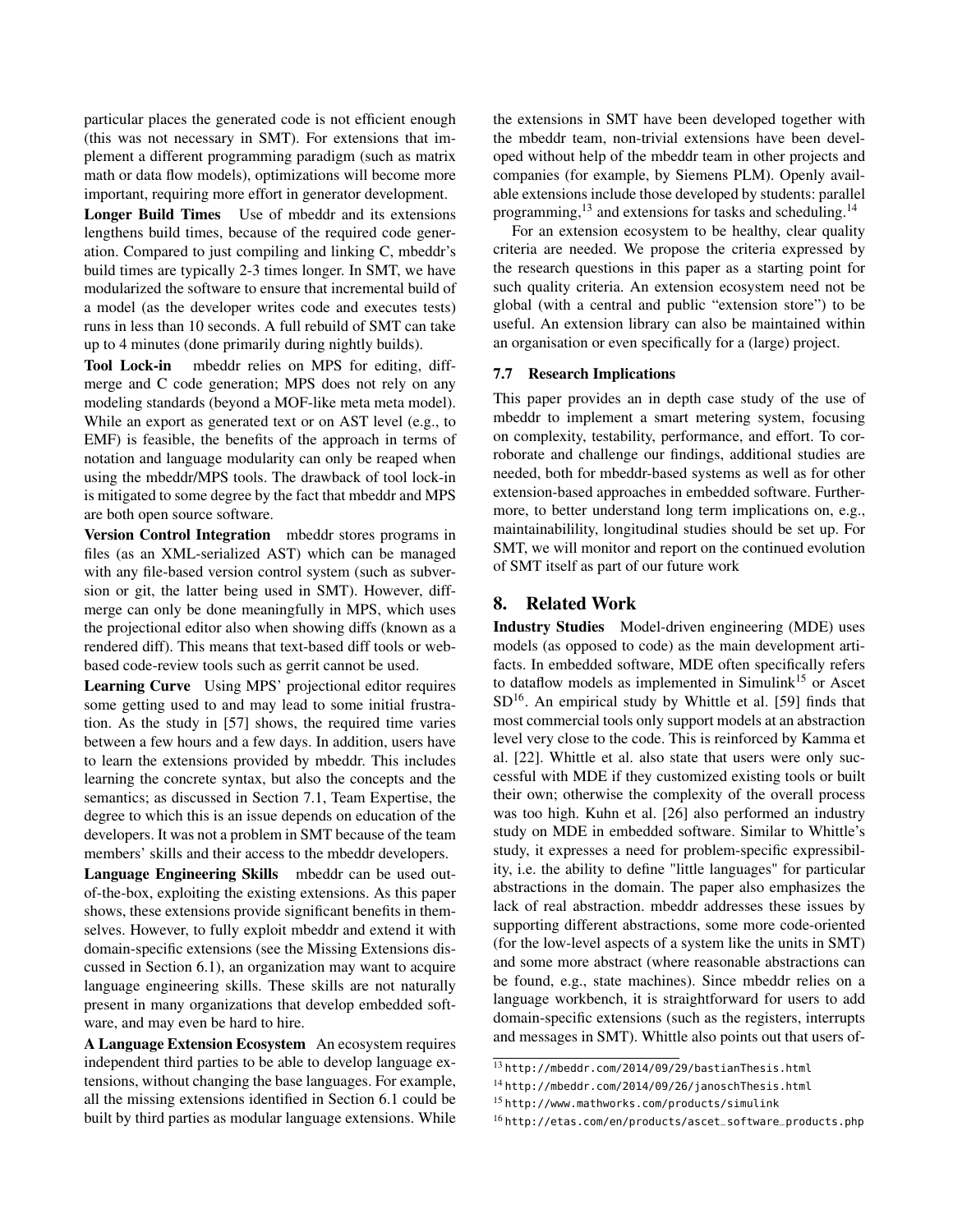ten prefer to not exclusively use graphical notations. This is in line with our own experiences, which is why mbeddr supports (mixing of) textual, symbolic, tabular and graphical notations [52]. Finally, Kuhn identifies model diffing and finegrained traceability as major issues in existing tools. Both are addressed by mbeddr: it supports diff-merge for any language, and tracing works for program elements expressed in any language, at any abstraction level.

Model-Driven Engineering mbeddr can be seen as a flavor of MDE in the sense that developers work at higher levels of abstraction, and generation translates these abstractions to C. However, there are two important differences compared to mainstream embedded software MDE tools (such as ASCET-SD, Matlab/Simulink or Stateflow<sup>17</sup>). First, mbeddr is fully open: additional extensions can be added as necessary (as has been done in SMT), and extensions can be combined because the semantics of all extensions is based on C. Second, users can seamlessly integrate low-level C code with the extensions; they are not forced into the abstractions prescribed by the tool (in SMT, components contain efficient, algorithmic C code). All of this is supported in the same IDE, avoiding tool integration hassles. Existing MDE tools do not have robust support for this.

DSLs in Embedded Software Studies such as Broy's [6] and Liggesmeyer's [30] show that DSLs substantially increase productivity, and DSLs are increasingly used for embedded software. Examples include Feldspar [1] for digital signal processing; Hume [19] for real-time embedded systems, as well as [16], where DSLs are used to address quality of service concerns in middleware for distributed real-time systems. These DSLs generate C code, but the DSL program is not syntactically integrated with C. mbeddr supports varying degrees of syntactic integration with C. This includes external DSLs that have no syntactic integration and just generate C code; DSLs which are syntactically separate, but reference C program elements; and DSLs which are syntactically embedded into C code, and are transformed to C. This last approach is used extensively in mbeddr and SMT.

Syntax extension of C is also not new, as exemplified by Palopoli et al. [35], Boussinot [4] and Ben-Asher et al. [2]. However, these are all *specific* extensions, created by invasively changing the C grammar, and they do not include IDE support. mbeddr is different because it provides an open framework and tool for defining *modular* extensions of C, as well as the IDE. Xoc [7] supports parser-based modular extensibility, but it is limited to textual notations and also does not address IDE extension. Our SMT study shows that developers actually use this extension possibility.

Macros In today's practice, macro libraries such as Protothreads [10], SynchronousC [58] and PRET-C [42] are are used extensively. Macros are resolved during compilation and hence incur no performance penalty, but they have drawbacks. Syntactic flexibility is limited because macros essentially look like function calls. Also, macro calls are not type checked. Since macros operate on text, they can lead to syntactically invalid C programs and subtle errors. Finally, many IDEs cannot deal well with macros in terms of navigation in the code. Analysis tools also often have problems. We refer to [32] for a detailed discussion on the good and bad aspects of macros. mbeddr's extensions have none of these problems, since they are native, first-class language constructs. The SMT developers did not indicate that they missed C's regular macro facilities.

C++ Based on private conversations of the authors with developers in industry (from Bosch, BMW and Harmann Becker), complex embedded software that is not targeted to very small target platforms is increasingly developed with C++. Examples include entertainment and navigation systems in cars or flight management systems in aircraft. However, overall, C++ still plays a relatively limited role in embedded software, especially in systems that target relatively small hardware like SMT. According to Stroustrup<sup>18</sup>, this is also true for Embedded C++ $^{19}$  a restricted version of C++.

While mbeddr does not yet integrate with C++, it shares some concepts. mbeddr's components support the main use case of C++ classes in embedded programming: a clear separation between interface and implementation, and the ability to have several implementations for the same interface. However, mbeddr supports this via translation to C, so no C++ compiler is necessary for the target device. Also, all component instances are allocated at program startup to avoid running out of memory as the program executes (this is good practice in embedded software and was no limitation for SMT; C++ reliance on the heap is considered a drawback in this context). Special care has been taken to avoid performance overhead. Another reason for using C++ is template meta programming [8] for compile-time "language extension". mbeddr supports language extensions natively, providing much better IDE support and avoiding the cryptic error messages known from template meta programming.

Language Workbenches In Section 7.4 we argue why we have chosen MPS for the mbeddr implementation and discuss how other contemporary language workbenches, in particular Rascal [25] and Spoofax [23], differ relative to a possible realization of mbeddr's C extensions. Since language engineering is beyond the scope of this paper, we keep the related work on language workbenches brief and refer to [13] for a comparison of contemporary language workbenches.

Early examples of language workbenches include the Synthesizer Generator [38] and the Meta Environment [24]. The latter is an editor for languages defined via SDF, a general parsing framework. Rascal and Spoofax provide Eclipse-based IDE support for SDF-based languages and,

<sup>17</sup> http://www.mathworks.com/products/stateflow/

<sup>18</sup> http://www.stroustrup.com/bs\_faq.html#EC++

<sup>19</sup> http://www.caravan.net/ec2plus/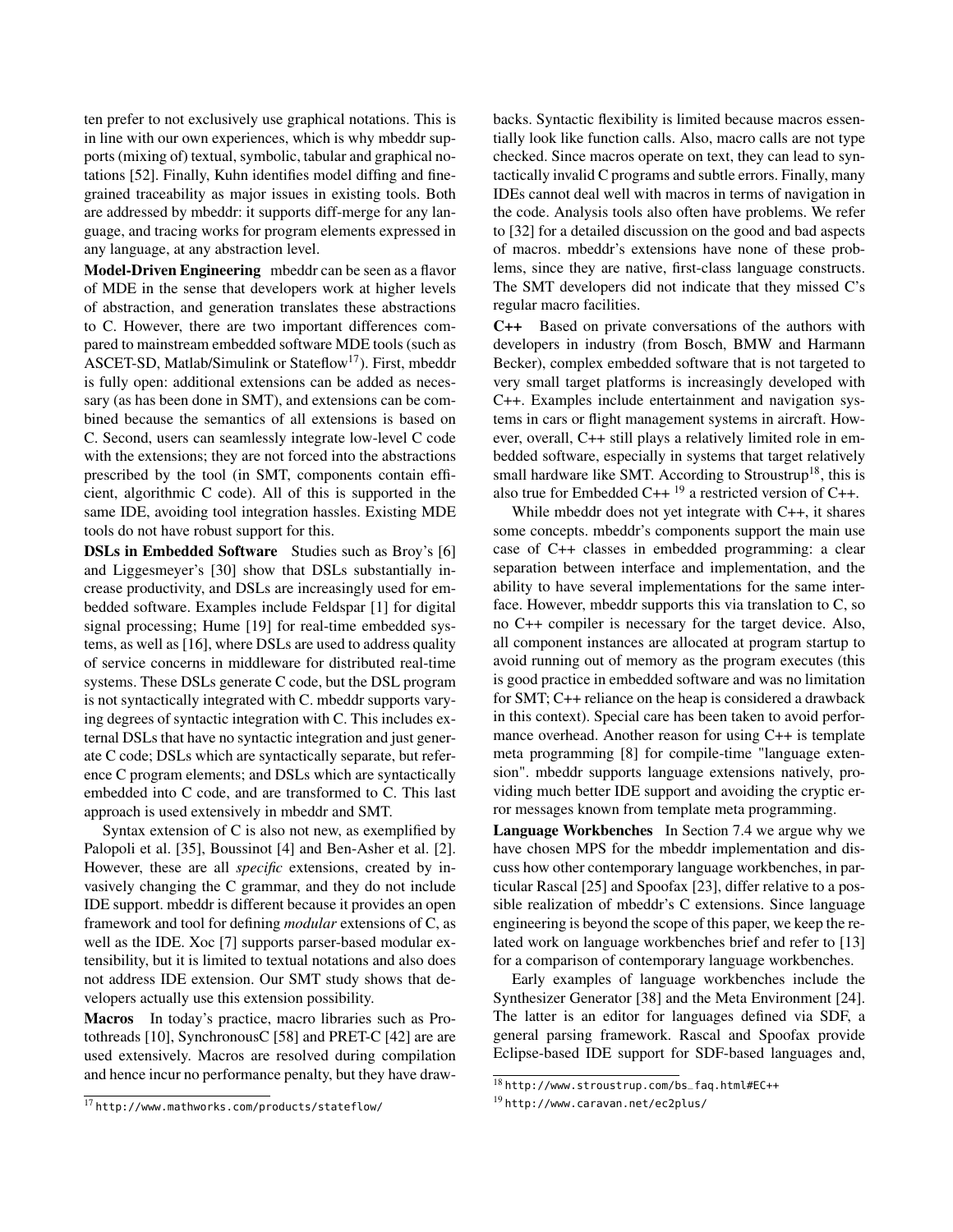together with  $Xtext{text}^{20}$ , are recent parser-based language workbenches. In contrast to MPS, their parser-based nature restricts language syntax to essentially linear text. Language extension and extension composition is supported in Spoofax and Rascal; Xtext does not support extension composition, and hence cannot be used to build mbeddr.

Like MPS, the Intentional Domain Workbench [45] uses a projectional editor. In terms of syntactic flexibility, it has demonstrated diagrams and tables mixed with text. In terms of language extension and extension composition the available information is limited, since it is a commercial product.

Renggli et al.'s Helvetia [37] supports language embedding and extension of Smalltalk using *homogeneous* extension, which means that the host language (Smalltalk) is also used for *defining* the extensions (these kinds of extensions are also known as embedded DSLs according to Hudak [21]). The authors argue that the approach is independent of the host language. While this is true in principle, their implementation strategy heavily relies on the unique aspects of the Smalltalk system which are not available for other languages, and in particular, not for C. mbeddr uses a *heterogeneous* approach which does not have these limitations: MPS provides a language-agnostic framework for language and IDE extension that can be used with any language, once the language is implemented in MPS.

## 9. Conclusions

This paper presents a case study that evaluates the use of mbeddr's extensible C for embedded software development. We describe the setup and context, the challenges as well an evaluation that concludes (compared to a plain C implementation, as explained at the beginning of Section 3):

- The extensions help mastering complexity and lead to software that is more testable, easier to integrate and commission and is more evolvable.
- Despite the abstractions introduced by mbeddr, the additional overhead is very low and acceptable in practice.
- The development effort is reduced, particularly regarding evolution and commissioning.

Our experience with this case study and other projects also reveals that introducing mbeddr into an organization may be difficult, despite these benefits, due to a lack of developer skills and the need to adapt the development process.

As part of future work we will track the evolution of SMT to evaluate long-time maintainability and growth. We will also investigate other mbeddr-based projects and compare the experiences in these projects to the findings in this case study; we will evaluate the same criteria introduced in this paper. We have also already started implementing some of the possible additions to mbeddr mentioned in Section 6.1 and the performance optimizations for components in Appendix B. In particular, we are working on adding data flow

extensions as part of our work with Siemens PLM Software. Finally, we are considering updating the mbeddr user guide to not just explain how mbeddr works, but also teach the essential software engineering principles to prospective users to address the skill-related adoption barrier.

# Acknowledgements

We thank Prof. Dr. Sami S. Al-Wakeel of the King Saud University as well as Abdelghani El-Kacimi of itemis France for their advice and the permission to write about the smart meter projet. We also thank Daniel Ratiu, Sebastian Erdweg and Iris Groher for their feedback on the paper

#### References

- [1] E. Axelsson, K. Claessen, G. Devai, Z. Horvath, K. Keijzer, B. Lyckegard, A. Persson, M. Sheeran, J. Svenningsson, and A. Vajda. Feldspar: A domain specific language for digital signal processing algorithms. In *MEMOCODE 2010*, 2010.
- [2] Y. Ben-Asher, D. G. Feitelson, and L. Rudolph. ParC An extension of C for shared memory parallel processing. *Software: Practice and Experience*, 26(5), 1996.
- [3] D. Beuche, H. Papajewski, and W. Schröder-Preikschat. Variability management with feature models. *Science of Computer Programming*, 53(3), 2004.
- [4] F. Boussinot. Reactive C: An extension of C to program reactive systems. *Software: Practice and Experience*, (4).
- [5] M. Broy. Challenges in automotive software engineering. In *Proc. of the 28th Intl. Conference on Software engineering*, ICSE '06, New York, NY, USA, 2006. ACM.
- [6] M. Broy, S. Kirstan, H. Krcmar, and B. Schätz. What is the benefit of a model-based design of embedded software systems in the car industry? In *Emerging Technologies for the Evolution and Maintenance of Models*. ICI.
- [7] R. Cox, T. Bergan, A. T. Clements, M. F. Kaashoek, and E. Kohler. Xoc, an extension-oriented compiler for systems programming. In *ASPLOS 2008*, 2008.
- [8] K. Czarnecki and U. W. Eisenecker. *Generative Programming: Methods, Tools, and Applications*. ACM Press/Addison-Wesley Publishing Co., New York, NY, USA, 2000.
- [9] W. Damm, R. Achatz, K. Beetz, H. Daembkes, K. Grimm, P. Liggesmeyer, et al. Nationale Roadmap Embedded Systems. In *Cyber-Physical Systems*. Springer, 2010.
- [10] A. Dunkels, O. Schmidt, T. Voigt, and M. Ali. Protothreads: simplifying event-driven programming of memory-constrained embedded systems. In *Proceedings of the 4th international conference on Embedded networked sensor systems*, SenSys '06. ACM, 2006.
- [11] T. Dybå, D. I. Sjøberg, and D. S. Cruzes. What works for whom, where, when, and why? On the role of context in empirical software engineering. In *Proceedings of the ACM-IEEE International Symposium on Empirical Software Engineering and Measurement*, 2012.
- [12] C. Ebert and C. Jones. Embedded software: facts, figures, and future. *Computer*, 42(4), april 2009.
- [13] S. Erdweg, T. Storm, M. Völter, et al. The state of the art in language workbenches. In M. Erwig, R. Paige, and E. Wyk, editors, *Software Language Engineering*, volume 8225 of *LNCS*. Springer, 2013.
- [14] M. Fowler. Language workbenches: The killer-app for DSLs? *ThoughtWorks, http://www.martinfowler.com/ articles/languageWorkbench.html*, 2005.
- [15] M. Fowler and M. Foemmel. Continuous integration. *ThoughtWorks, http://martinfowler.com/articles/continuousIntegration.html*, 2006.

<sup>20</sup> http://eclipse.org/Xtext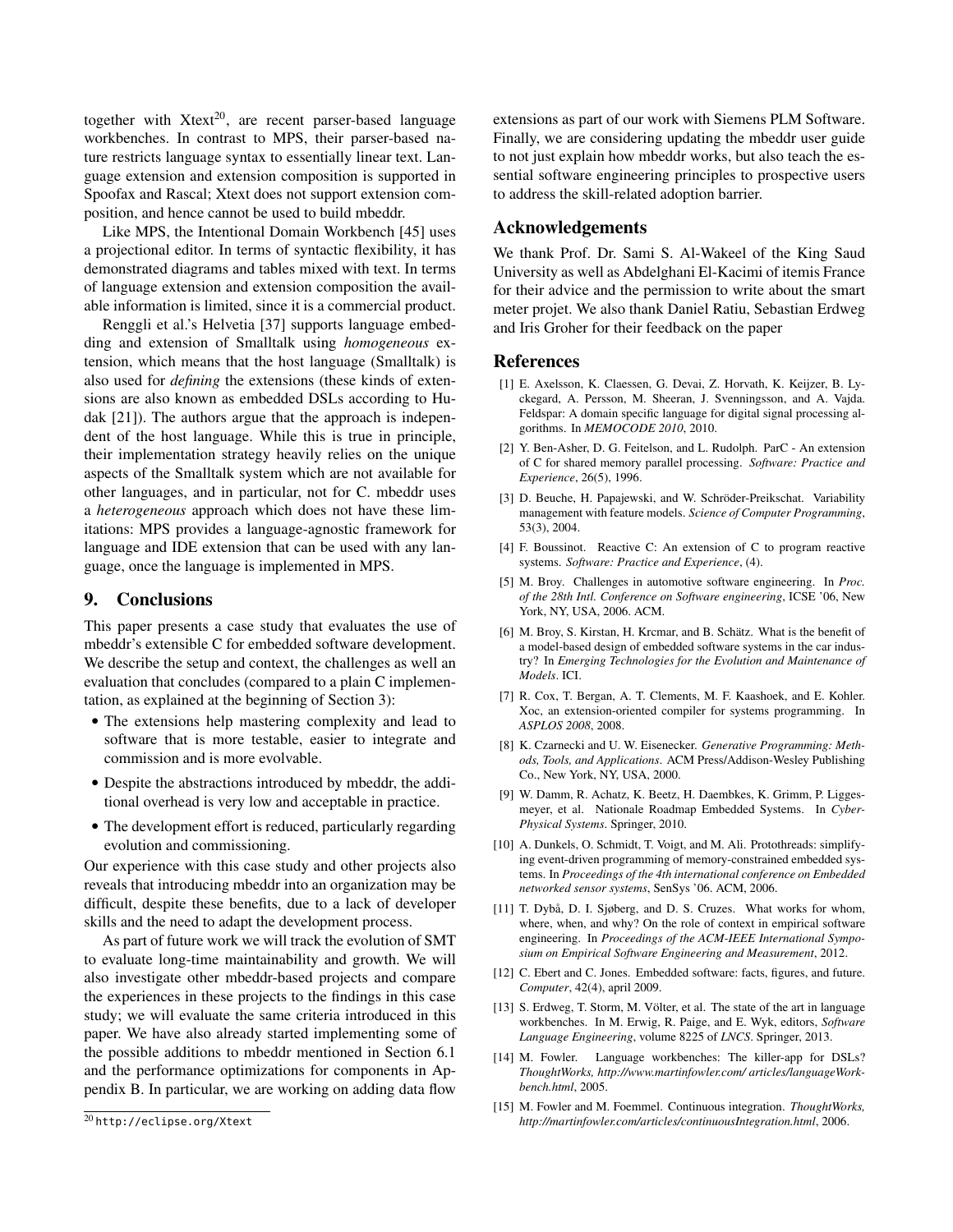- [16] A. S. Gokhale, K. Balasubramanian, A. S. Krishna, J. Balasubramanian, G. Edwards, G. Deng, E. Turkay, J. Parsons, and D. C. Schmidt. Model driven middleware. *Science of Computer Programming*, 73(1), 2008.
- [17] J. Graylin, J. E. Hale, R. K. Smith, H. David, N. A. Kraft, W. Charles, et al. Cyclomatic complexity and LOC: empirical evidence of a stable linear relationship. *J. of Software Engineering and Applications*, 2(3), 2009.
- [18] T. R. Green. Cognitive dimensions of notations. *People and computers V*, 1989.
- [19] K. Hammond and G. Michaelson. Hume: a domain-specific language for real-time embedded systems. GPCE '03, 2003.
- [20] M. Herrmannsdoerfer, S. D. Vermolen, and G. Wachsmuth. An extensive catalog of operators for the coupled evolution of metamodels and models. In *Software Language Engineering*. Springer, 2011.
- [21] P. Hudak. Modular domain specific languages and tools. In *Software Reuse, 1998. Proceedings. Fifth International Conference on*, pages 134–142. IEEE, 1998.
- [22] D. Kamma and K. Sasi. Effect of model-based software development on productivity of enhancement tasks - an industrial study. In *Proc. of the 21st Asia-Pacific Software Eng. Conference (APSEC) 2014*.
- [23] L. C. L. Kats and E. Visser. The Spoofax language workbench: Rules for declarative specification of languages and IDEs. In *OOPSLA*. ACM, 2010.
- [24] P. Klint. A meta-environment for generating programming environments. *ACM Transactions on Software Engineering Methodology*, 2 (2), 1993.
- [25] P. Klint, T. van der Storm, and J. Vinju. EASY meta-programming with Rascal. In *GTTSE III*, volume 6491 of *LNCS*. Springer, 2011.
- [26] A. Kuhn, G. Murphy, and C. Thompson. An exploratory study of forces and frictions affecting large-scale model-driven development. In R. France, J. Kazmeier, R. Breu, and C. Atkinson, editors, *Model Driven Engineering Languages and Systems*, volume 7590 of *LNCS*. Springer, 2012.
- [27] D. Le, E. Walkingshaw, and M. Erwig. # ifdef confirmed harmful: Promoting understandable software variation. In *2011 IEEE Symposium on Visual Languages and Human-Centric Computing*.
- [28] E. Lee. What's ahead for embedded software? *Computer*, 33(9), 2000.
- [29] E. Lee. Cyber-Physical Systems: Design challenges. In *Object Oriented Real-Time Distributed Computing (ISORC), 2008 11th IEEE International Symposium on*, 2008.
- [30] P. Liggesmeyer and M. Trapp. Trends in embedded software engineering. *IEEE Softw.*, 26, May 2009.
- [31] E. McGrath. Methodology matters: Doing research in the behavioral and social sciences. In *Readings in Human-Computer Interaction: Toward the Year 2000 (2nd ed*. Citeseer, 1995.
- [32] F. Medeiros, C. Kästner, M. Ribeiro, S. Nadi, and R. Gheyi. The love/hate relationship with the C preprocessor: An interview study. In *Proceedings of the 29th European Conference on Object-Oriented Programming (ECOOP)*, Lecture Notes in Computer Science, Berlin/Heidelberg, 2015. Springer-Verlag.
- [33] MISRA. Guidelines for the use of C in critical systems, 2004.
- [34] Z. Molotnikov, M. Völter, and D. Ratiu. Automated domain-specific C verification with mbeddr. In *Proc. of the 29th ACM/IEEE Intl. Conference on Automated Software Engineering*. ACM, 2014.
- [35] L. Palopoli, P. Ancilotti, and G. C. Buttazzo. A C language extension for programming real-time applications. In *6th Int. Workshop on Real-Time Computing and Applications (RTCSA 99)*. IEEE CS, 1999.
- [36] D. Pavletic, A. S. Raza, M. Voelter, B. Kolb, and T. Kehrer. Extensible debuggers for extensible languages. In *GI/ACM WS on Software Reengineering*, 2013.
- [37] L. Renggli, T. Girba, and O. Nierstrasz. Embedding languages without breaking tools. In *ECOOP'10*, 2010.
- [38] T. W. Reps and T. Teitelbaum. The synthesizer generator. In *First ACM SIGSOFT/SIGPLAN software engineering symposium on Practical software development environments*. ACM, 1984.
- [39] L. Rising and M. L. Manns. *Fearless change: patterns for introducing new ideas*. Pearson Education, 2004.
- [40] P. Romaniuk. Introduction to multithreaded programming in embedded systems. *http://elesoftrom.com.pl/en/os/ multithreaded\_programming.pdf*, 2013.
- [41] P. Runeson, M. Host, A. Rainer, and B. Regnell. *Case study research in software engineering: Guidelines and examples*. Wiley, 2012.
- [42] A. G. S. Andalam, P. S. Roop. Predictable multithreading of embedded applications using PRET-C. In *Proc. of ACM-IEEE Int. Conference on Formal Methods and Models for Codesign (MEMOCODE),*, 2010.
- [43] O. Salo and P. Abrahamsson. Agile methods in European embedded software development organisations: a survey on the actual use and usefulness of XP and Scrum. *Software, IET*, 2(1), 2008.
- [44] Saudi Electricity Company. Specifications for electronic revenue CT and CT-VT meter. https://www.se.com.sa/arsa/Business\_Document/Specifications
- [45] C. Simonyi, M. Christerson, and S. Clifford. Intentional Software. *SIGPLAN Not.*, 41(10), Oct. 2006.
- [46] G. L. Steele. Growing a language. *Higher-Order and Symbolic Computation*, 12(3), 1999.
- [47] J. Sztipanovits. Embedded software: Opportunities and challenges. *http://archive.darpa.mil/DARPATech2000/Presentations /ito\_pdf/2SztipanovitsEmbedSWBW.pdf*, 2000.
- [48] J. Sztipanovits and G. Karsai. In T. Henzinger and C. Kirsch, editors, *Embedded Software*, volume 2211 of *LNCS*. Springer, 2001.
- [49] A. van Deursen and P. Klint. Little languages: Little maintenance? *Journal of software maintenance*, 10(2), 1998.
- [50] M. Voelter. Language and ide development, modularization and composition with MPS. In *GTTSE 2011*, LNCS. Springer, 2011.
- [51] M. Voelter. *Generic Tools, Specific Languages*. PhD thesis, Delft University of Technology, 2014.
- [52] M. Voelter and S. Lisson. Supporting diverse notations in MPS' projectional editor. *GEMOC Workshop, 2014*.
- [53] M. Voelter, D. Ratiu, B. Schaetz, and B. Kolb. mbeddr: an extensible C-based programming language and ide for embedded systems. In *Proceedings of SPLASH Wavefront 2012*, 2012.
- [54] M. Voelter, S. Benz, C. Dietrich, B. Engelmann, M. Helander, L. Kats, E. Visser, and G. Wachsmuth. *DSL Engineering*. dslbook.org, 2013.
- [55] M. Voelter, D. Ratiu, B. Kolb, and B. Schaetz. mbeddr: instantiating a language workbench in the embedded software domain. *Automated Software Engineering*, 20(3), 2013.
- [56] M. Voelter, D. Ratiu, and F. Tomassetti. Requirements as first-class citizens: Integrating requirements closely with implementation artifacts. In *ACESMB@MoDELS*, 2013.
- [57] M. Voelter, J. Siegmund, T. Berger, and B. Kolb. Towards user-friendly projectional editors. In *7th International Conference on Software Language Engineering (SLE)*, 2014.
- [58] R. von Hanxleden. Synccharts in C a proposal for light-weight, deterministic concurrency. In *Proceedings of the International Conference on Embedded Sofware (EMSOFT'09)*, 2009.
- [59] J. Whittle, J. Hutchinson, M. Rouncefield, H. Burden, and R. Heldal. Industrial adoption of model-driven engineering: Are the tools really the problem? In *Proc. of the 16th Intl. Conf. on Model Driven Engineering Languages and Systems (MODELS) 2013*. ACM, 2013.
- [60] R. K. Yin. *Case study research: Design and methods*. Sage publications, 2014.